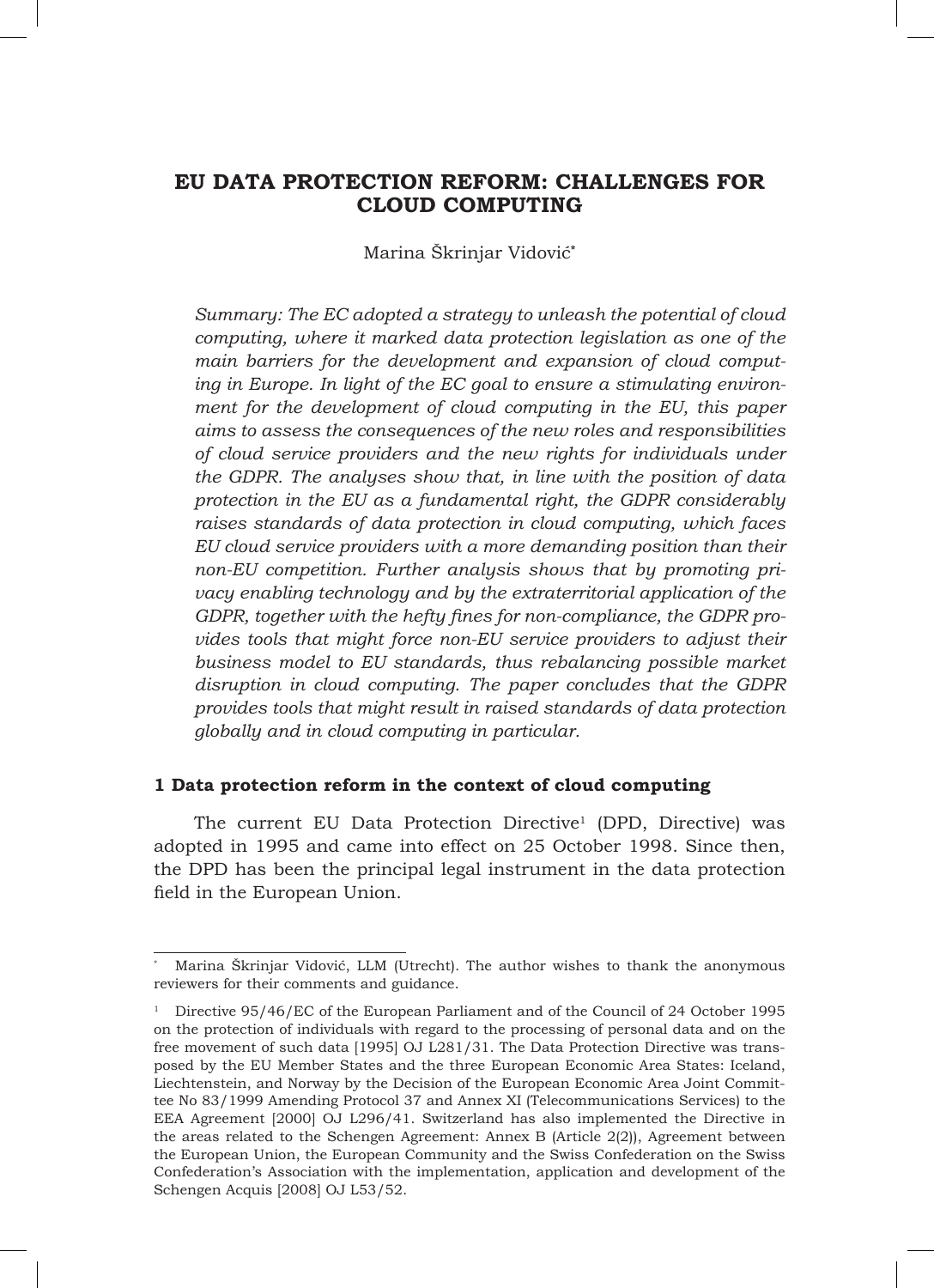However, the data protection system has been among the most debated issues in the EU in recent years, and there are many different reasons for this. One of the most important changes was made with the entry of the Treaty of Lisbon<sup>2</sup> in December 2009, by which the Charter of Fundamental Rights of the EU3 became legally binding and data protection was elevated to the status of a separate fundamental right (article 8). Consequently, this gave weight to the fundamental dimension of the DPD, which has been evident in the CJEU case law in recent years.<sup>4</sup> Further, the way in which data are collected, processed and accessed at present differs from the methods that were used around two decades ago. While the DPD provided a solid foundation for data protection, it was not equipped to handle the explosion in data collection and storage, and it did not specifically address the world of *cloud computing*, <sup>5</sup> which fell into a regulatory grey area. Another deficiency of the DPD is that it failed to produce the desired level of harmonisation of national legislations within the EU.6 Rulings of the CJEU empowered national Data Protection Authorities (DPAs), which also had consequences for the different interpretation of the data protection rules.7 This EU-wide disparity has

<sup>&</sup>lt;sup>2</sup> Treaty of Lisbon amending the Treaty on European Union and the Treaty establishing the European Community [2007] OJ C306/01.

<sup>&</sup>lt;sup>3</sup> Charter of Fundamental Rights of the European Union [2012] OJ C326/391.

The Charter recognises the right to privacy in art  $7$  and the right to the protection of one's personal data in art 8.

<sup>4</sup> In this regard, see M Brkan, 'The Unstoppable Expansion of EU Fundamental Right to Data Protection. Little Shop of Horrors?' (2016) 23(5) Maastricht Journal of European and Comparative Law 812.

<sup>5</sup> According to C Millard, *Cloud Computing Law* (OUP 2013) 3, 'Cloud computing is a way of delivering computing resources as a utility service via a network, typically the Internet, scalable up and down according to user requirements'. According to Mell and Grance, the cloud model is composed of five essential characteristics (on demand self-service; broad network access; resource pooling; rapid elasticity; measured service), three service models (Software as a Service – SaaS; Platform as a Service – PaaS; and Infrastructure as a Service –IaaS), and four deployment models (Private cloud, Community cloud; Public cloud and Hybrid cloud). P Mell and T Grance, 'The NIST Definition of Cloud Computing' (2011) National Institute of Standards and Technology, US Department of Commerce (Special Publication 800-145) <http://nvlpubs.nist.gov/nistpubs/Legacy/SP/nistspecialpublication800-145. pdf> accessed 16 May 2016.

<sup>6</sup> See Peter Hustinx, 'EU Data Protection Law: The Review of Directive 95/46/EC and the Proposed General Data Protection Regulation' 26-27 <https://secure.edps.europa. eu/EDPSWEB/webdav/site/mySite/shared/ Documents/EDPS/Publications/Speeches/2014/14-09-15\_Article\_EUI\_EN.pdf> accessed 16 May 2016, and the Commission's First Report on the Transposition of the Data Protection Directive <http://ec.europa.eu/ justice/data-protection/document/transposition/index\_en.htm> accessed 16 May 2016.

<sup>7</sup> Eg, according to Case C‑230/14 *Weltimmo* EU:C:2015:639, a company might be subject to multiple data protection authorities; in Case C-362/14 *Schrems* EU:C:2015:650, national data protection authorities are empowered to decide on a case-by-case basis whether a particular data transfer meets all the relevant requirements prescribed under the national legislation and EU directive.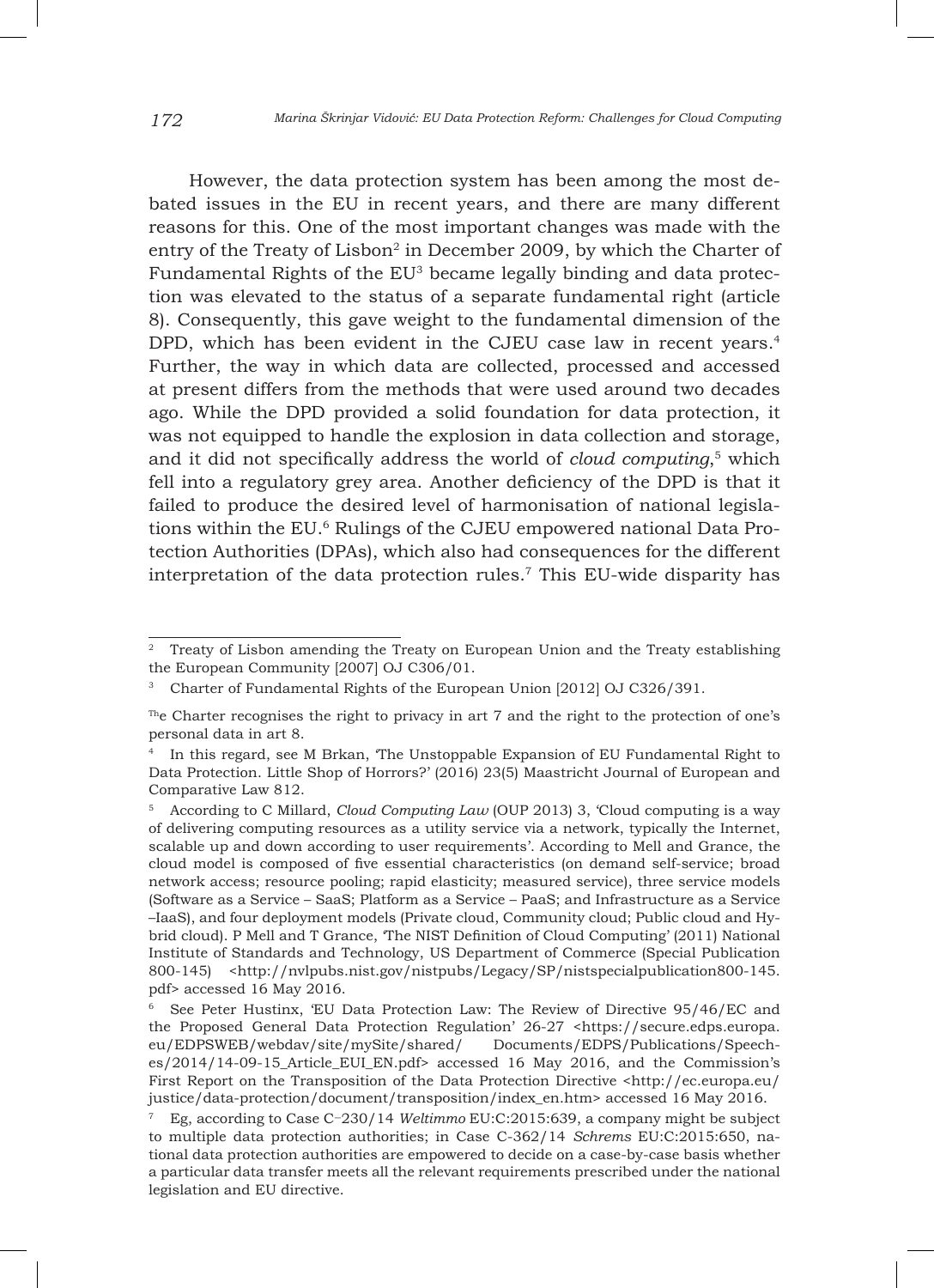in turn become a costly administrative burden for businesses.8 Finally, the Snowden revelations of mass unauthorised surveillance operations of several countries have raised concern about privacy protection among EU citizens, which has given impetus to the reform of the data protection framework.

At the same time, in its digital agenda, the EC adopted the objective to unleash the potential of cloud computing. Estimations envisage that the cumulative economic impact of cloud computing in the EU could be up to EUR 940 billion and 3.8 million jobs for the period 2015–2020.<sup>9</sup> However, the EC has marked data protection legislation as one of the main barriers for the development and expansion of cloud computing in Europe.<sup>10</sup> In particular, the Commission emphasised that  $27$  diverging national legislative frameworks disenable a cost-effective cloud solution at the level of a digital single market, and, in particular, that there is a need for clarification of regulations of international data transfers in cloud. Other concerns emphasised were the need for increased transparency of data processing, and the need for the determination of the relevant location of a cloud provider.

The data protection working party, the so-called Article 29 Working Party (WP29)<sup>11</sup> adopted an Opinion on cloud computing on 1 July 2012.<sup>12</sup> In its Opinion, the WP29 outlined how the wide-scale deployment of cloud computing services can trigger a number of data protection risks, mainly a lack of control over personal data, as well as insufficient information with regard to how, where and by whom the data are being processed/ sub-processed. The Opinion gives a list of recommendations on how to apply the present EU Data Protection Directive, which, although not obligatory, the Commission has welcomed.<sup>13</sup>

It seems that the development of cloud computing has shown all the shortcomings indicated by the DPD. The ability of data to move rapidly within the cloud and the lack of transparency about its physical location have presented problems for policy makers. While EU legislation is all

<sup>&</sup>lt;sup>8</sup> See Commission, 'Data Protection' (2015) Special Eurobarometer 431/ Wave EB83.1 – TNS opinion & social, Summary, 2 <http://ec.europa.eu/public\_opinion/archives/ebs/ ebs 431 sum en.pdf> accessed 10 May 2016.

<sup>9</sup> Commission, 'Unleashing the potential of Cloud Computing in Europe' Communication COM(2012) 529 final, 8, quoting IDC (2012) 'Quantitative Estimates of the Demand for Cloud Computing in Europe and the Likely Barriers to Take-up' <http://eur-lex.europa.eu/ LexUriServ/LexUriServ.do?uri=COM:2012:0529:FIN:EN:PDF> accessed 21 October 2016.  $10$  ibid.

<sup>&</sup>lt;sup>11</sup> The Article 29 Working Party is set is up under the Directive  $95/46/EC$ . It is composed of representatives from all EU Data Protection Authorities, the EDPS and the European Commission. It has advisory status and acts independently.

<sup>&</sup>lt;sup>12</sup> WP 29 Opinion 05/2012 on Cloud Computing, adopted on 1 July 2012.

 $13$  Commission (n 9) 9.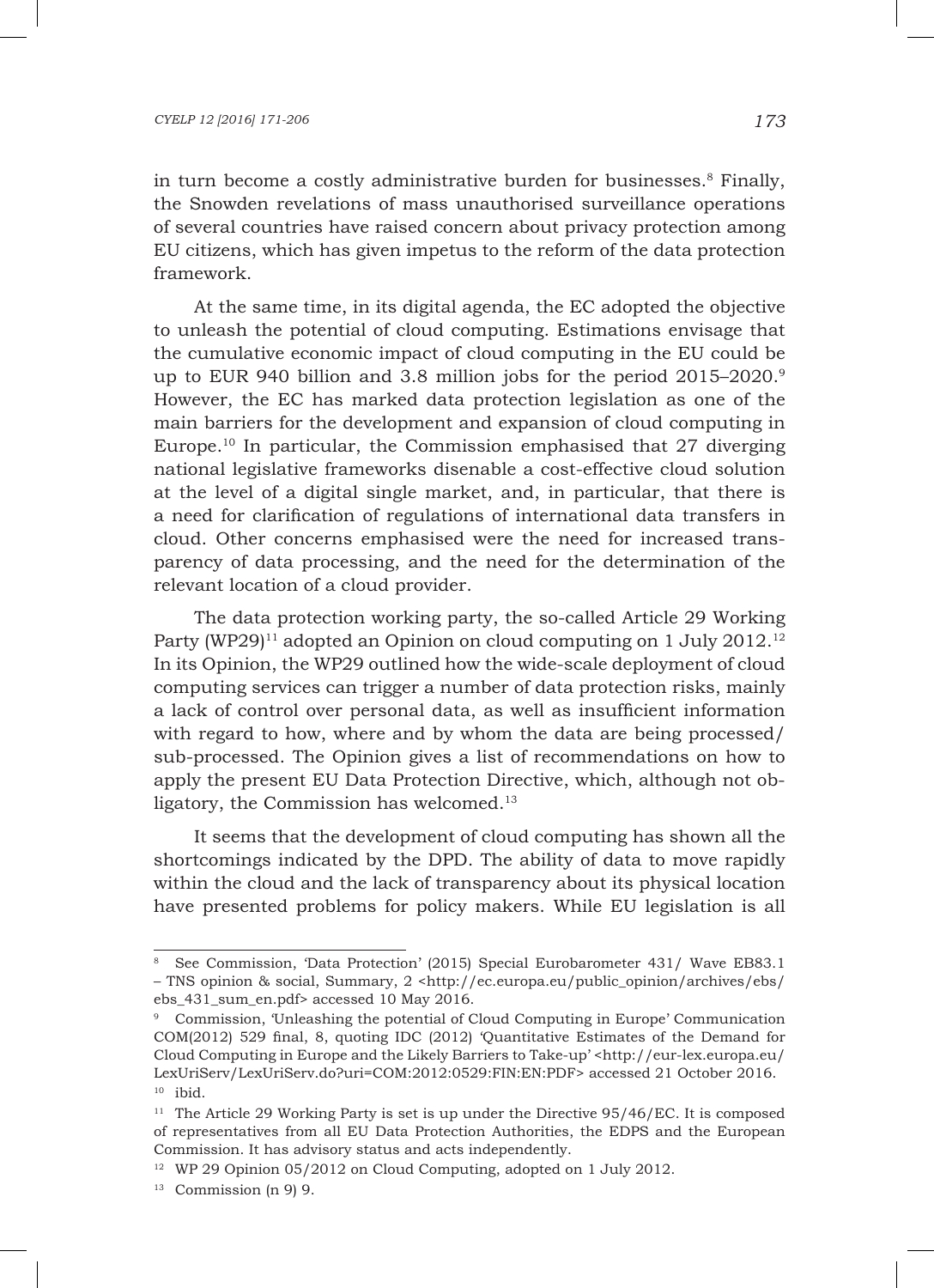about keeping control over data and relies on the assumption that the controller has entire control of data processing, the use of cloud computing results in reducing the level of direct control. Additionally, most cloud computing contracts limit the liability of cloud processors to a level that is not equivalent to the potential risk for data subjects.

Following the challenges of the new technologies and the abovementioned shortcomings of data protection within the present Directive, in 2009 the European Commission announced it had started a procedure of data protection reform in the EU, and, finally, after years of intensive negotiations, in April 2016 the European Parliament adopted the longawaited General Data Protection Regulation (GDPR, Regulation).14 The Regulation will replace the current Data Protection Directive and will be directly applicable in every EU Member State. Still, the DPD remains the main legal instrument regulating this area of law in the EU until the GDPR comes into force on 24 May 2018. The Regulation itself does not deal specifically with cloud computing, but sets out to be technology neutral. This means that the rules of the GDPR apply regardless of the means used to process personal data. Nevertheless, it will have specific consequences for cloud computing due to the nature of data processing that takes place in the cloud.

The CJEU took an active role in shaping the GDPR during the tripartite negotiations between the European Parliament, the European Commission and the Council of Ministers, as the final text of the GDPR was highly influenced by its decisions adjudicated during the negotiation*s* of the GDPR. In 2014, the Court issued a landmark ruling in the case *Digital Rights Ireland*15 by which it invalidated the 2006 Data Retention Directive, which required private providers to retain for a considerable period electronic communication metadata for law enforcement purposes. The CJEU held that the EU legislature had exceeded the limits of the principle of proportionality in relation to certain provisions of the EU Charter (articles 7, 8 and 52(1)), thus placing EU citizens' privacy and data protection rights as a fundamental law on the centre stage. The *Google Spain* case<sup>16</sup> is of utmost importance, not only because the Court recognised the 'right to be forgotten' but even more because of its analysis of issues such as whether an internet search engine should be considered to be a data controller or a data processor; the territorial application of the EU data protection law; and the extension of data protection rights to the internet.

<sup>14</sup> Regulation (EU) 2016/679 of the European Parliament and of the Council of 27 April 2016 on the protection of natural persons with regard to the processing of personal data and on the free movement of such data, and repealing Directive 95/46/EC (General Data Protection Regulation) [2016] OJ L119/1.

<sup>15</sup> Joined Cases C-293/12 and C-594/12 *Digital Rights Ireland* EU:C:2014:238.

<sup>16</sup> Case C-131/12 *Google Spain and Google* EU:C:2014:317.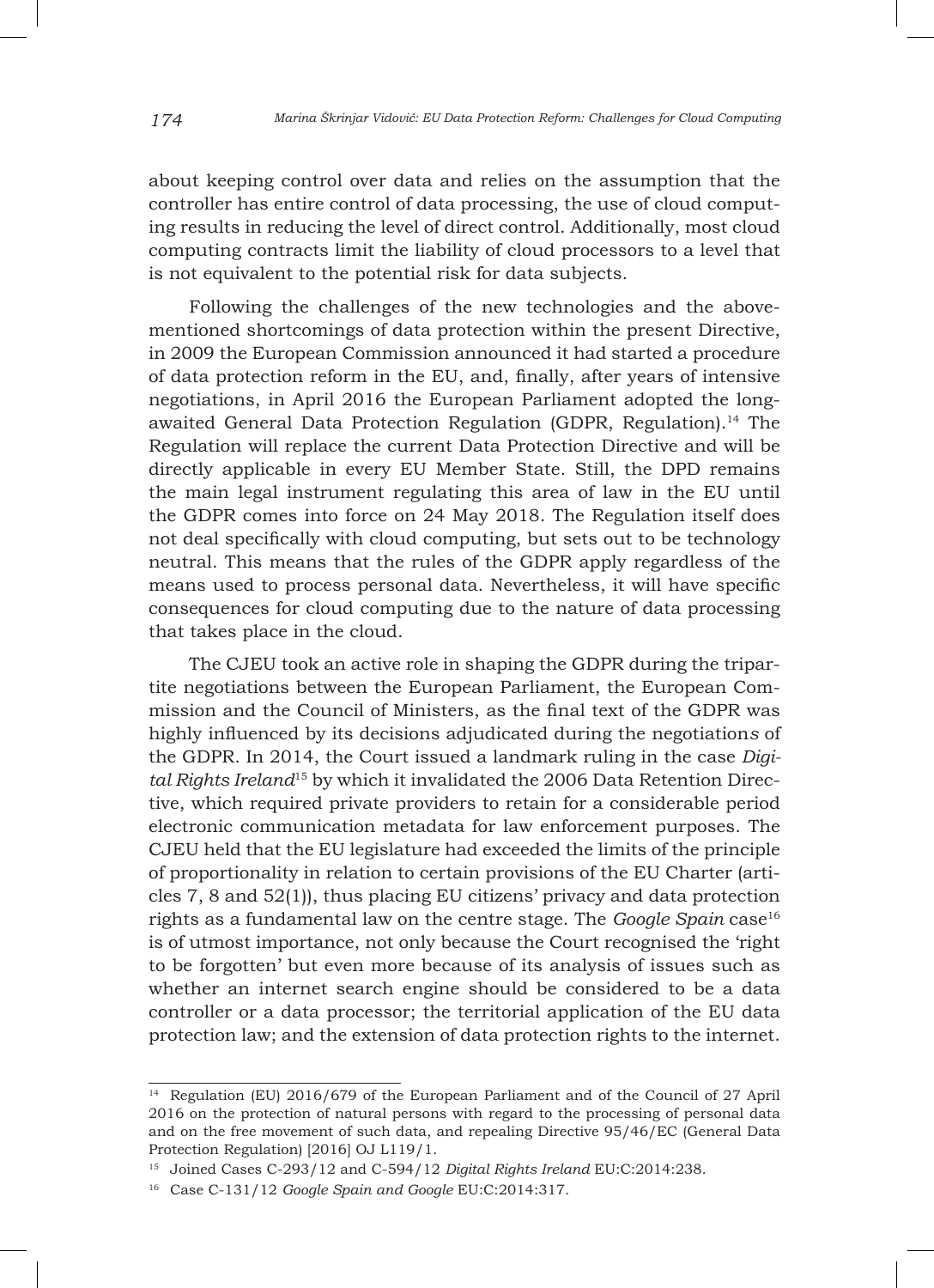#### *CYELP 12 [2016] 171-206 175*

Finally, in *Schrems*, 17 the Court invalidated the Safe Harbour adequacy decision for the transfer of data between the EU and US, stating that it does not offer a level of data protection equivalent to the level of protection in place in the EU. In particular, the Court found that the access enjoyed by the US intelligence services to the transferred data interferes with the right to respect for private life and the right to protection of personal data of EU citizens, thus enhancing the status of data protection as a fundamental right. Additionally, the decision enhanced the position of the DPAs as they gain the power to evaluate and counter EC adequacy decisions.

Making synergy between the rules of data protection as a human right and ensuring an environment for the development of the cloud market in the EU is challenging in many aspects. Considering that the Commission intends to promote the establishment and operation of cloud service providers in the European Union, and on the other hand aims to reassure EU citizens that their data in the cloud are safe and under their control, the questions explored in this paper aim to determine whether the GDPR will make these compliance issues easier for the EU cloud service providers in order to ensure for them an enabling environment. Therefore, the paper analyses new roles and responsibilities of cloud service providers under the GDPR. The impact of the new obligations will be analysed with regard to the scope of their implementation. This includes the provisions on encryption, extraterritoriality and trans-border data flow. Considering the topicality of cloud computing developments in the recent decade, reference is made in this paper to a number of scholars dealing with the most important insufficiencies of data protection rules in the complex cloud environment. The intention is not to analyse the technical aspects of cloud computing, although its most important aspects will be mentioned in order to analyse the final provisions of the GDPR and their impact. This paper does not attempt to provide any form of comprehensive economic analysis of the GDPR on cloud computing. It has a more limited purpose to merely highlight the potential impacts of and to caution against the potentially burdensome measures of the GDPR.

The paper concludes that the GDPR significantly raises standards in line with the position of data protection as a fundamental right, thus putting EU cloud service providers in a more demanding position than their non-EU competition. However, possible marked disruption might be rebalanced by applying privacy enabling technology and through the extraterritorial application of the GDPR, which will force non-EU service providers to adjust their business model to EU standards. This might result in raising data protection standards on the global cloud market.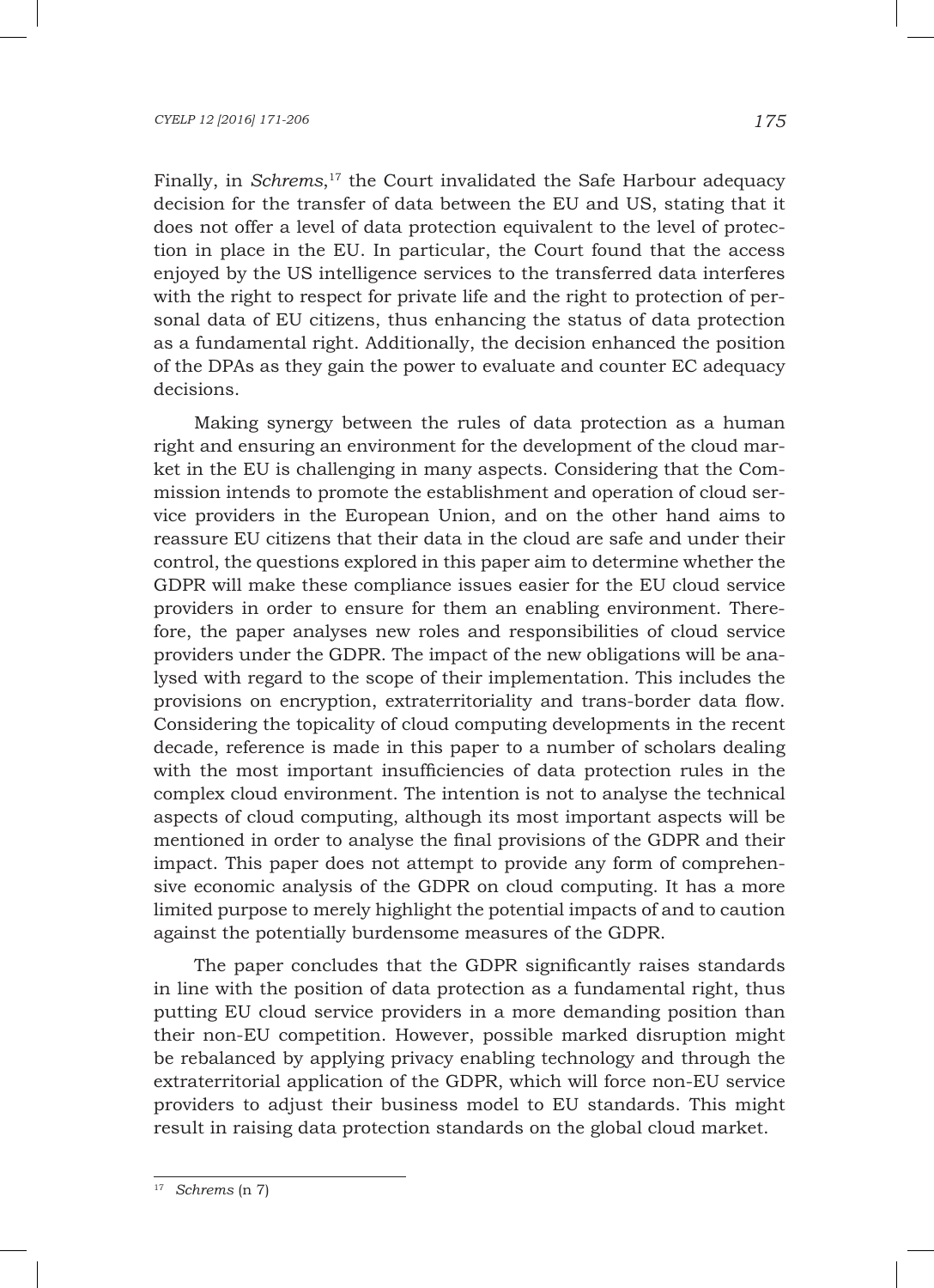#### **2 New responsibilities for cloud providers**

The GDPR imposes a number of new obligations for cloud providers in two different ways: by introducing contractual responsibilities of data processors as well as by introducing new measures with the aim of enforcing the rights of data subjects. Both will be discussed in the following paragraphs.

### *2.1 Changes in the data controller and data processor relationship*

Under the European data protection law, a distinction between the data controller and data processor is crucial in order to properly allocate responsibility and liability, and to determine applicable law. In this regard, the two main roles in cloud computing are cloud client and cloud service provider, where the cloud client will probably be considered as a data controller, and the cloud service provider as a data processor. However, in cloud computing sometimes it can be very difficult to establish whether the service provider is the data processor or the data controller. In reality, an individual (data controller) using a cloud computing service is unlikely to specifically determine the purpose and means $18$  of how the personal data he/she controls is processed. In cloud databases, data are stored among servers and other storage equipment across the cloud that will be reunited and delivered to a user logging in with the right credentials.19 Information and personal data are rapidly transferred from one data centre to another and the customer has no control over the 'means' with which the data are processed. Additionally, there are many consumer-oriented cloud services where users are provided with free services, while the cloud providers use the collected personal data (eg for targeted advertising) to help pay for them; in this case, the cloud service providers would be data controllers. Given this, the role played by cloud computing providers should be determined on a case-by-case basis in view of the nature of the cloud services.20

Under the current Data Protection Directive, cloud providers which act as data processors have few direct responsibilities, $21$  and these are

<sup>18</sup> DPD (n 1) art 2; GDPR (n 14) arts 4(7) and 28(10).

<sup>19</sup> Millard (n 5) 9.

<sup>20</sup> P Hustinx, 'Data Protection and Cloud Computing under EU Law' (speech at the Third European Cyber Security Awareness Day, BSA, European Parliament, 13 April 2010) 3 <www.edps.europa.eu/EDPSWEB/webdav/shared/Documents/EDPS/Publications/ Speeches/2010/10-04-13\_Speech\_Cloud\_Computing\_EN.pdf> accessed 10 May 2016.

<sup>21</sup> Therefore, in *Google Spain and Google* (n 16) the CJEU found that the definition of 'data controller' should be broadly construed, in order to provide 'effective and complete protection of data subjects'. Given this, it decided that the operator of a search engine is to be considered a data controller rather than a data processor. The search engine operator determines the purposes and means of that activity and thus of the processing of personal data that it itself carries out within the framework of the activity and is thus a controller.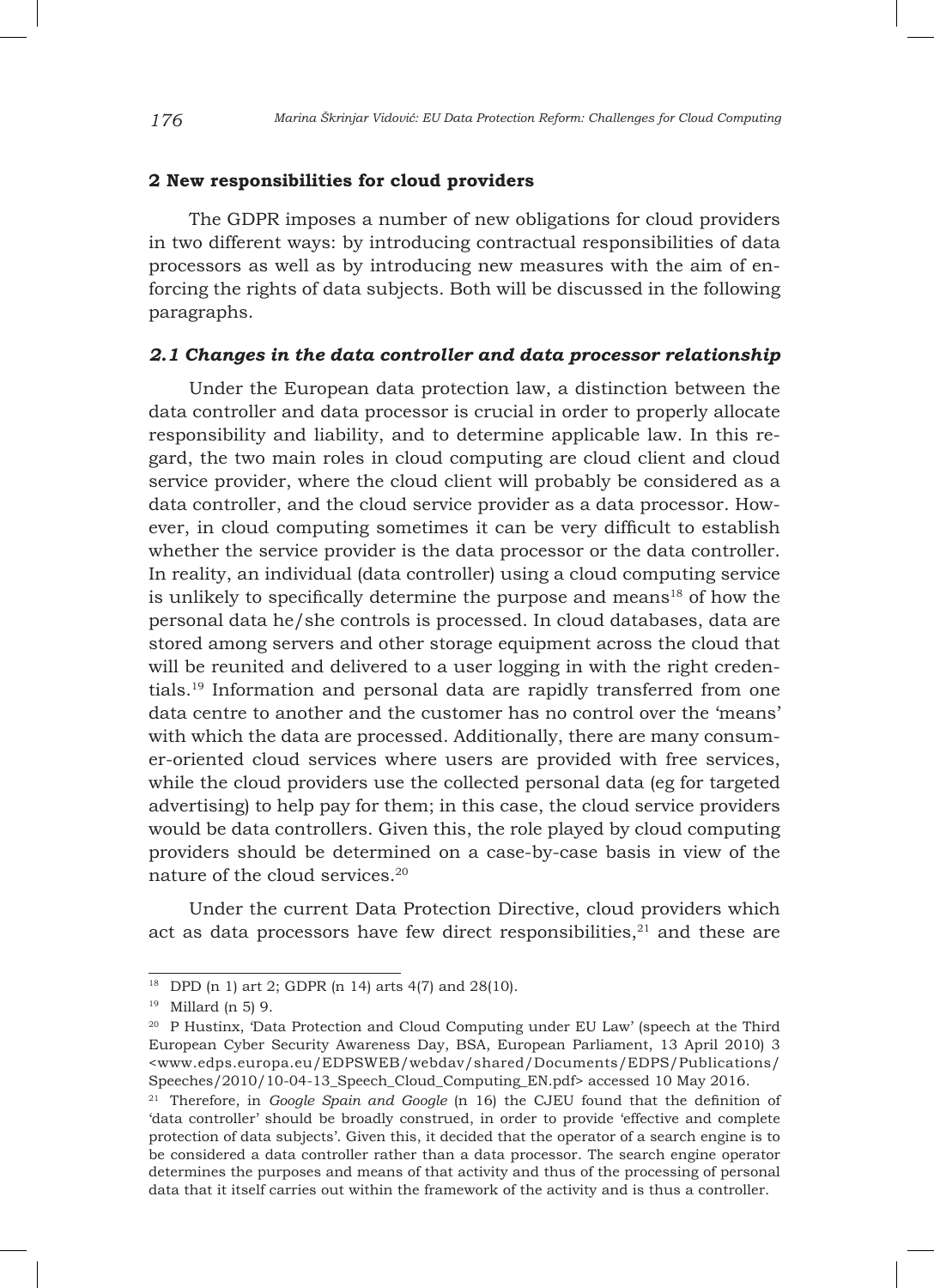mainly to ensure security of processing.<sup>22</sup> In this regard, the WP29 in its Opinion on the concepts of controller and processor $23$  'recognises the difficulties in applying the definitions in a complex environment where many scenarios can be foreseen involving controllers and processors, alone or jointly, with different degrees of autonomy and responsibility'. It has emphasised that there is a need to 'allocate responsibility between controller and processor in such a way that compliance with data protection rules will be sufficiently ensured in practice'. Therefore, with the aim of readjusting the definition of actors and roles, in some areas of the GDPR responsibilities are now placed on data processors directly, together with considerable fines for non-compliance, which will substantially change the position of the data processor in the cloud environment. This means that service providers now run the risk of direct enforcement action by a supervisory authority in the event of non-compliance with their new obligations.

In this regard, under the GDPR, cloud service providers will be required to comply with a number of new **specific obligations**, including to maintain adequate documentation of all their data processing activities, $24$ implement appropriate security standards, $2<sup>5</sup>$  carry out routine data protection impact assessments,  $26$  appoint a data protection officer,  $27$  comply with the rules on international data transfers,<sup>28</sup> and cooperate with the national DPA.29

Presently, large cloud service providers (such as Google, Facebook, and Apple) which act as processors have standard, non-negotiable terms of service. Based on the popularity of these cloud providers, companies accept their take-it-or-leave-it contracts, and therefore are less in control of the data than they should be as controllers. This is why one of the key provisions affecting cloud computing services is article 28 GDPR, as it lists the **obligatory contractual terms** between processor and controller. This contract will now define how the processor carries out data processing on behalf of the controller, and presents a key tool for the transfer of responsibility between the controller and processor. In this regard, the contract between the controller and processor will now have to define the subject matter and duration of the processing, the nature and purpose of

 $22$  Arts 16 and 17 DPD (n 1).

<sup>&</sup>lt;sup>23</sup> WP 29 Opinion 1/2010 on the concepts of 'controller' and 'processor', adopted on 16 February 2010.

<sup>24</sup> GDPR (n14) art 30.

 $25$  ibid, art 32.

<sup>26</sup> ibid, art 35.

<sup>27</sup> ibid, art 37.

 $28$  ibid, art 44.

 $29$  ibid, art 31.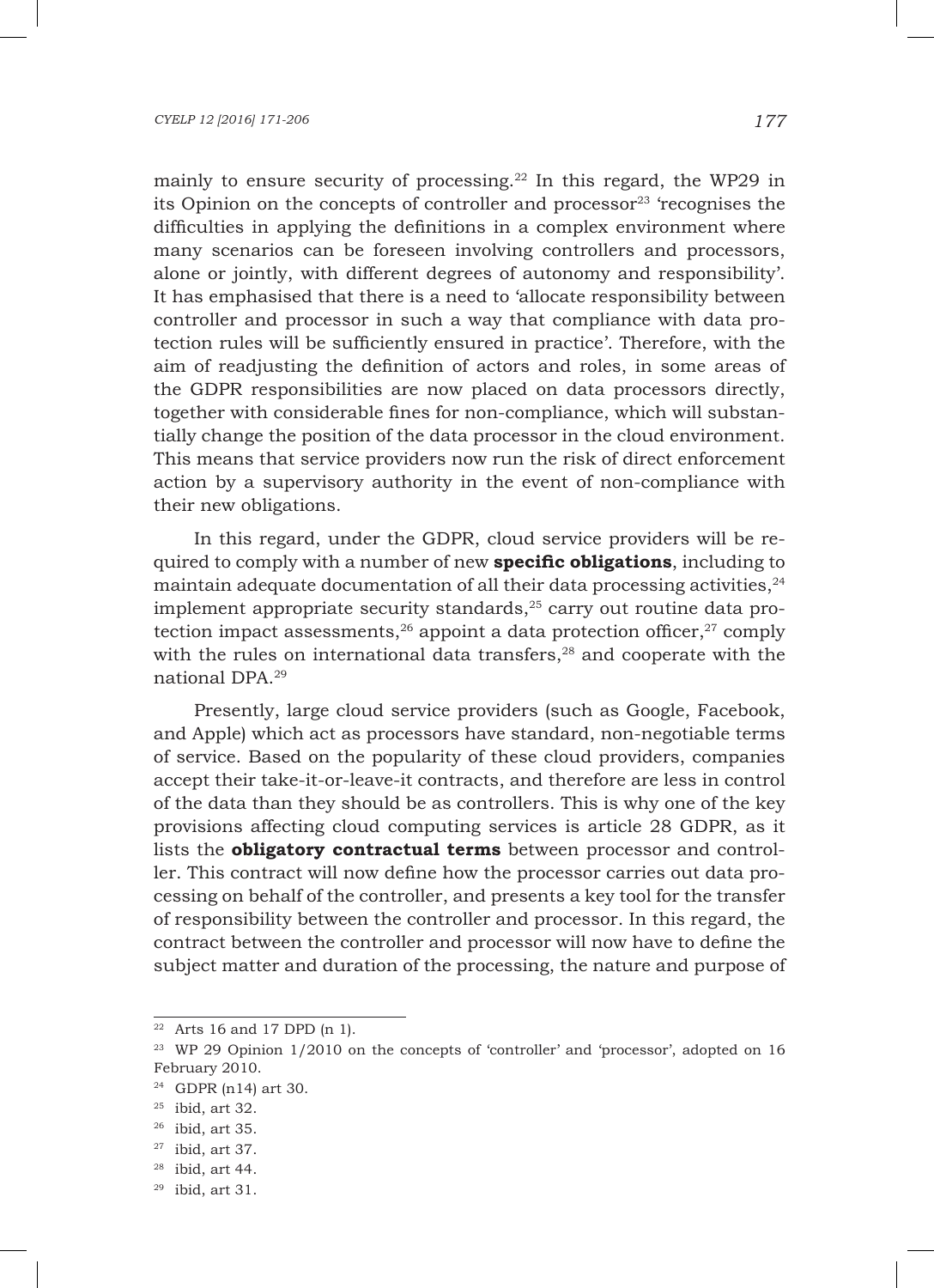the processing, the type of personal data and categories of data subjects and the obligations and rights of the controller.<sup>30</sup> However, more important are additional specific contractual obligations for processors which include their obligation: to ensure that the processor's staff are committed to confidentiality; to take adequate security measures to protect the data from loss, alteration or unauthorised processing; to engage a subprocessor only with the prior permission of the controller; to agree with the controller the necessary technical and organisational requirements for the fulfilment of the data subjects' rights in accordance with the Regulation; to assist the controller in meeting his/her obligation to notify the supervisory authority and the data subjects of a data breach; to hand over all personal data after the end of the processing or the termination of the service agreement; and to make information available to the controller and supervisory authority in certain circumstances.

Still, the Regulation maintained the current system under the Directive whereby **controllers are responsible** for the acts of processors. Moreover, the Regulation stipulates that where processing is to be carried out on behalf of a controller, the controller shall use only processors providing sufficient guarantees to implement appropriate technical and organisational measures in such a manner that processing will meet the requirements of the Regulation and ensure the protection of the rights of the data subject. This provision raises standards for cloud providers, and at the same time creates the obligation for the customer to test and examine the solution it is buying.<sup>31</sup>

Processors are obligated to act only on the **instructions of the controller**. If the processor makes its own decisions on personal data, rather than following the controller's instructions, that processor is treated as a controller in respect of that processing activity and is subject to the full compliance obligations of a controller in relation to that processing.<sup>32</sup> Here it must be noted that this provision is not appropriate for application to cloud service providers in IaaS. In this situation, it is generally the controller itself that processes data using the provider's resources, rather than the provider actively processing data for the controller, so it makes little sense to refer to the controller instructing the processor in relation to the processing of data in IaaS.33 Considering that the GDPR tends to be technology neutral, it fails to correspond to the reality in which the technology works.

<sup>30</sup> ibid, art 28 (3).

<sup>&</sup>lt;sup>31</sup> See Mark Weber, The GDPR's Impact on the Cloud Service Provider as a Processor (2016) 16(4) Privacy & Data Protecton.

<sup>32</sup> GDPR (n 14) art 28 (10).

<sup>33</sup> K Hon, J Hornle, C Millard, 'Data Protection Jurisdiction and Cloud Computing: When Are Cloud Users and Providers Subject to EU Data Protection Law? The Cloud of Unknowing, Part 3 (2012) 26(2-3) International Review of Law, Computers & Technology 129, 152.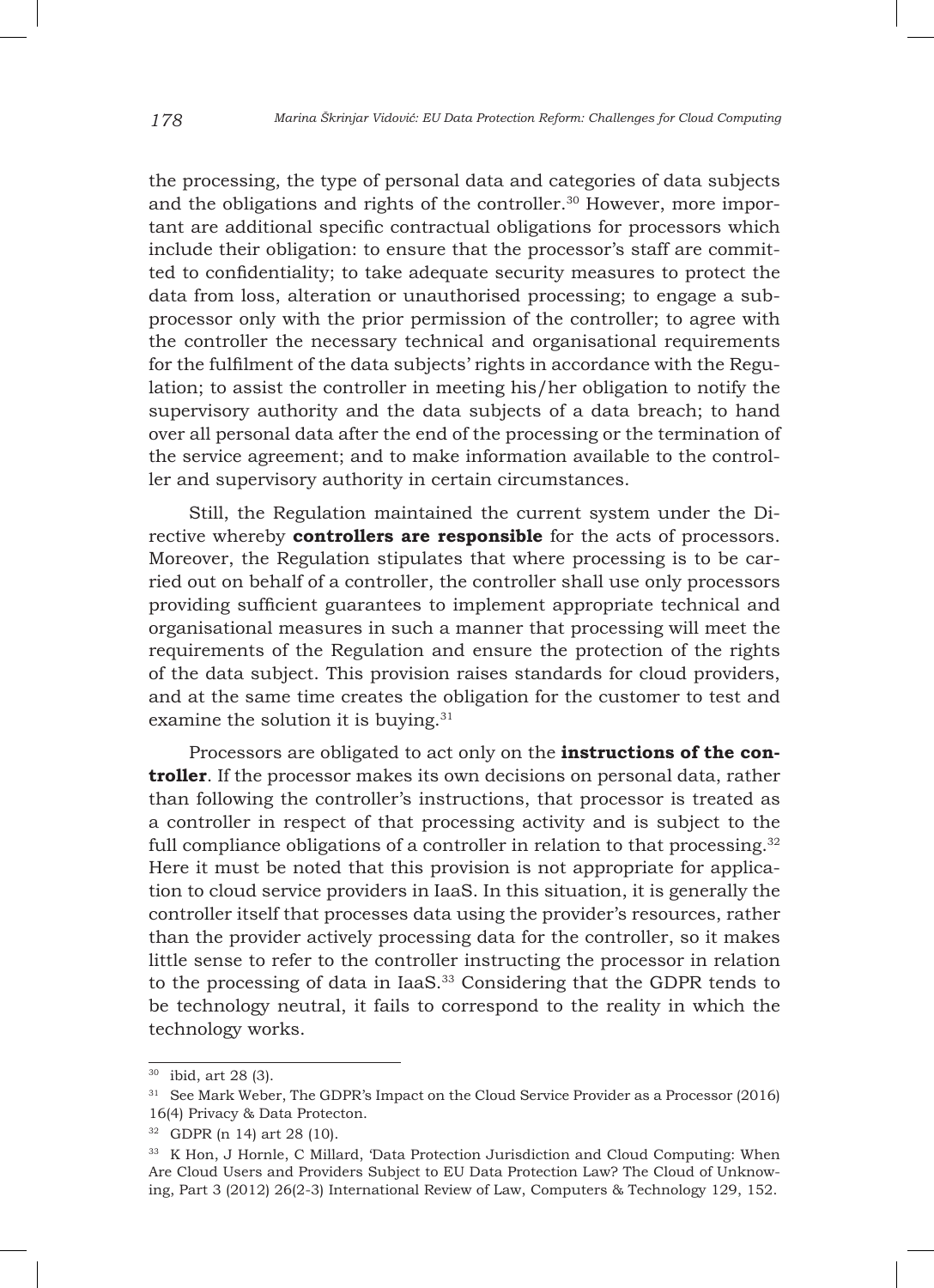Another new requirement was added to the GDPR in order to resolve responsibilities between different roles and to ensure implementation of the guaranteed rights of data subjects. This concerns the obligation of **joint controllers** to stipulate in an arrangement their respective responsibilities, in particular their duties to allow individuals to exercise their rights to their personal data and to provide notice to individuals.34 Joint controllers are each liable for the entire damage caused by the processing.35

In order to ensure effective implementation of the GDPR, all the foregoing has led to the introduction of a new liability scheme through which processors may be jointly and severally liable with controllers. Both controllers and processors will be subject to **administrative fines** under the GDPR, up to a maximum of EUR 20 million or 4% of the total worldwide turnover, whichever is higher.<sup>36</sup> It is of huge significance that processors will now be directly liable to those whose data they process. Individuals will have powers to seek a judicial remedy and claim compensation against a processor for infringing their rights as a result of the processor's non-compliance with the GDPR. Moreover, according to the rules of extraterritoriality of the Regulation, proceedings can be brought against a non-EU processor in the courts of the Member State where the individual resides. However, the processor is liable for the damage caused by its processing activities only where it has not complied with the obligations under the GDPR that are specifically directed to processors, or where it has acted outside or contrary to the lawful instructions of the controller. In this situation, the processor will be exempt from liability if it can demonstrate that it is not responsible for the damage.

Controllers and processers have until now defined their roles and obligations by contracts. However, the proposed new provisions will cause substantial changes in future contracting.<sup>37</sup> For example, the GDPR fundamentally changes the relationship between processors on one side and controllers, individuals and the DPA on the other. Under the present Directive, processors had no direct interaction with the DPA. However, now the DPA will have investigatory powers over processors and will be able to obtain access to all the personal data that the processor holds. It will have the right to access the processor's premises, issue warnings, order compliance, ban processing and ultimately issue fines. As previously noted, pro-

<sup>34</sup> GDPR (n 14) art 26 (1).

 $35$  ibid, art 26 (3)

<sup>36</sup> ibid, art 83

<sup>&</sup>lt;sup>37</sup> See also the analysis by V Hordern, 'The EU General Data Protection Regulation: A Brave New World for Processors' (2016) World Data Protection Report, 16 WDPR 02, available at <www.hldataprotection.com/files/2016/03/Hordern-Art-16WDPR02.pdf> accessed 10 December 2016.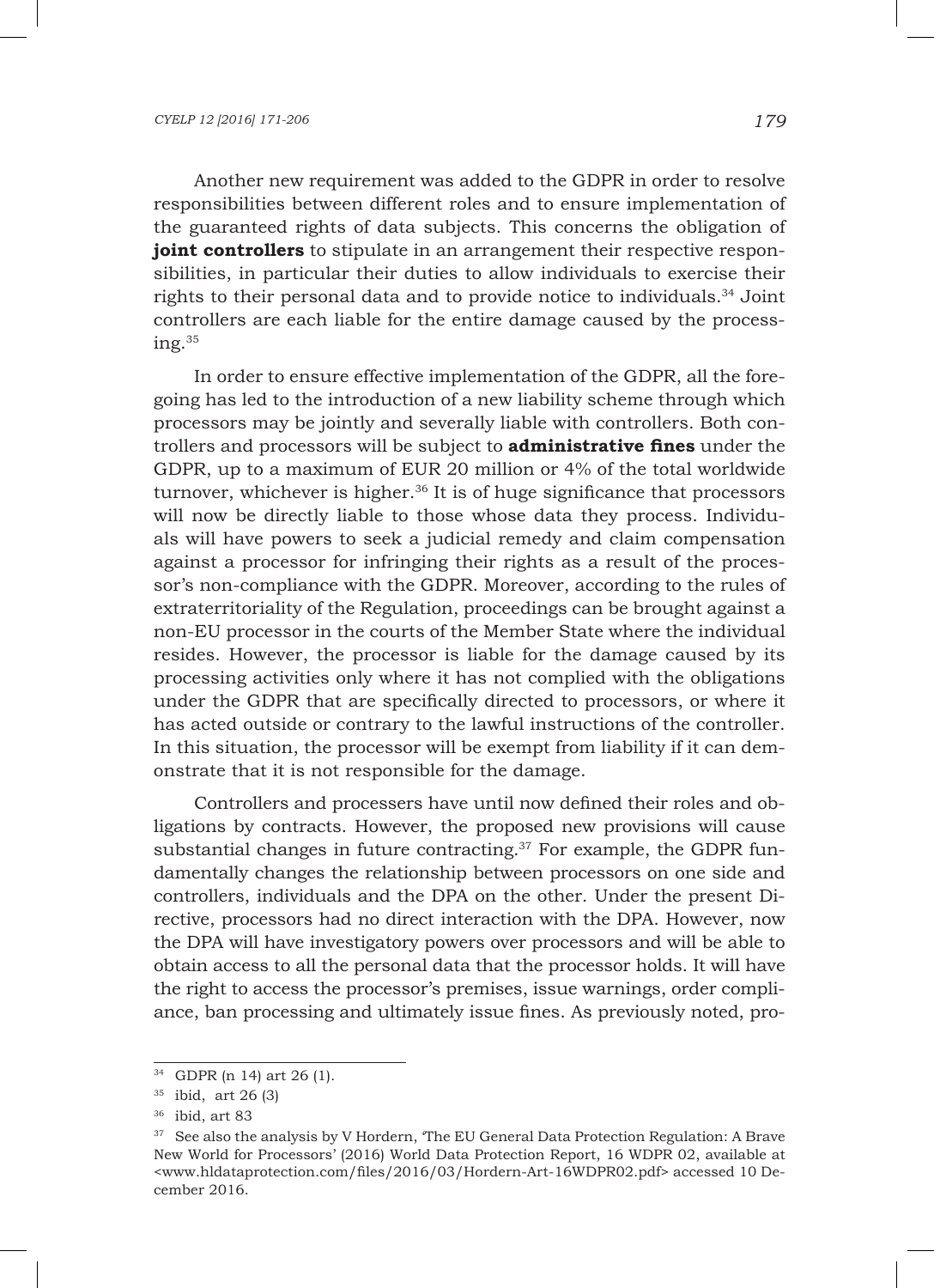cessors (which employ more than 250 employees) are subject to the new obligation of maintaining records of processing activities in order to provide, upon request, the recorded information to the DPA. This is likely to require significant investment by processors in record-keeping functions.

To demonstrate compliance with the requirement to implement appropriate technical and organisational measures, processors may adhere to approved **codes of conduct or industry standards** drafted by associations or bodies representing both controllers and processors.<sup>38</sup> Such drafts must be submitted to the competent supervisory authority that will issue an opinion on the conformity of the draft to the Regulation, and, if favourable, will proceed to register it. These codes, once adopted as in compliance with the provisions of the Regulation, will certainly facilitate the drafting of future controller-processor contracts. In line with the activity envisaged in the EC Communication Unleashing the Potential of Cloud Computing in Europe, the EC established a Subgroup on the Code of Conduct for Cloud Service Providers within the Cloud Select Industry Group. The Code of Conduct was submitted to WP29 for its Opinion<sup>39</sup> according to which, at the time of writing this paper, the Code still does not meet the minimal legal requirements, and some substantial concerns remain (eg the definition of roles; the transparency of data processing; the applicability of the EU definition of personal data; reference to data portability; the requirement for international transfers, etc). Following the received WP29 Opinion, the Code of Conduct for Cloud Service Providers is currently being finalised. Considering that the GDPR is technologically neutral, once adopted, the Code will certainly be useful for cloud service providers in helping them align with the new provisions of the Regulation, but according to the specific environment of the cloud industry.

Both the Directive and the GDPR exclude a number of activities that, while they constitute the processing of personal data, are outside the scope of the EU data protection law. One of the debated exemptions connected with cloud computing is **household exemption**. Considering that there is a tendency for cloud providers to offer cloud computing services to individuals and end users, there was ambiguity about whether the cloud provider would be covered by the EU data protection framework, and hence whether individuals' data would be properly protected. In this regard, the GDPR expressly states that this Regulation

does not apply to the processing of personal data by a natural person in the course of a purely personal or household activity and thus with no connection to a professional or commer-

<sup>38</sup> GDPR (n14) art 28 (5) in conjunction with art 40.

<sup>39</sup> WP29 Opinion on C-SIG Code of Conduct on Cloud Computing, adopted on 22 September 2015.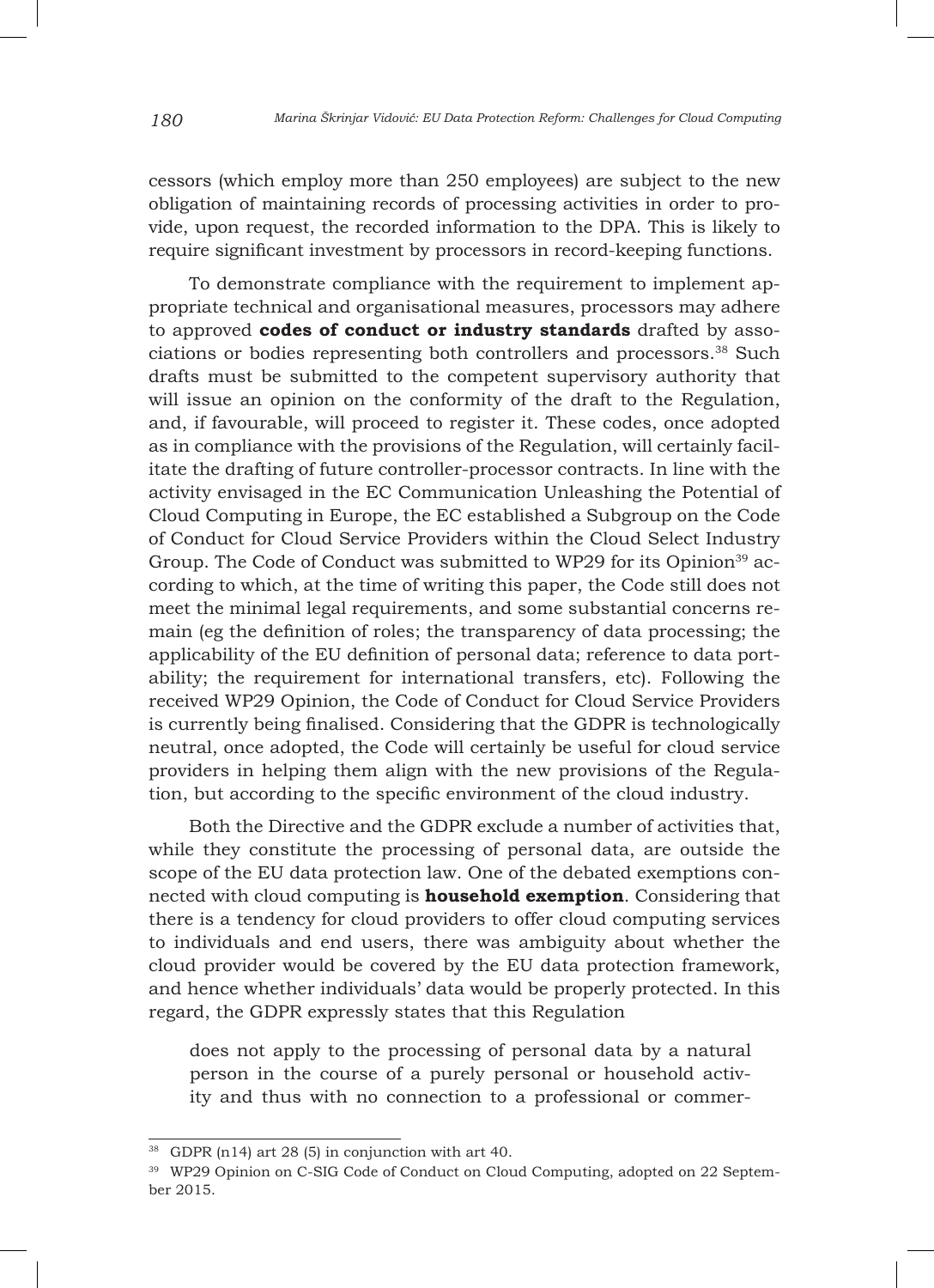cial activity. Personal or household activities could include correspondence and the holding of addresses, or social networking and online activity undertaken within the context of such activities. However, this Regulation applies to controllers or processors which provide the means for processing personal data for such personal or household activities.40

With the insertion of the last sentence, the Regulation fills the gap in household exemption and enters an explicit requirement which binds cloud providers to the same requirement as regular data processors when providing a service to a natural person whose processing falls into the scope of household exemption.

New obligations for processors under the GDPR have been criticised as inappropriate and burdensome when applied to a commoditised service, such as cloud infrastructure services or as a platform as a service model  $[IaaS/PaaS]$ .<sup>41</sup> The problem is that considering the wide definition of personal data and the new roles of the processor, the cloud infrastructure service falls under the remit of the GDPR, although processors merely provide resources to cloud users and do not have knowledge of the nature of the data stored and/or lack the practical ability to access such data. Their position and business model will be substantially changed in order to meet the requirements imposed by the GDPR.

Another burden for cloud providers is the previously mentioned requirement for prior specific or general **written consent of the controller to another (sub) processor**. <sup>42</sup> Cloud services are generally provided by using subcontractors in various constellations.<sup>43</sup> However, because a typical cloud scenario may involve a larger number of subcontractors, the risk of processing personal data for further, incompatible purposes is quite high.44 Now, according to the GDPR, when engaged, subprocessors must ensure the same data protection obligations as the one set out in the contract between controller and processor; in particular, they must provide sufficient guarantees to implement appropriate technical and organisational measures in such a way that the processing meets the requirements of the GDPR. Where the subprocessor fails to fulfil its

<sup>40</sup> GDPR (n14), recital 18.

<sup>41</sup> See Kuan Hon, 'GDPR: Killing Cloud Quickly? (*Privacy Perspectives*, 17 March 2016) <https://iapp.org/news/a/gdpr-killing-cloud-quickly/> accessed 15 December 2016.

<sup>42</sup> In line with WP 29 Opinion (n 12).

<sup>43</sup> See in this regard, EU Expert Group on Cloud Computing Contracts' 'Discussion Paper on Subcontracting', 25 March 2014 <http://ec.europa.eu/justice/contract/files/expert\_ groups/expert\_group\_subcontracting\_discussion\_paper\_en.pdf> accessed 15 December 2016.

<sup>44</sup> WP 29 Opinion (n 12) 11.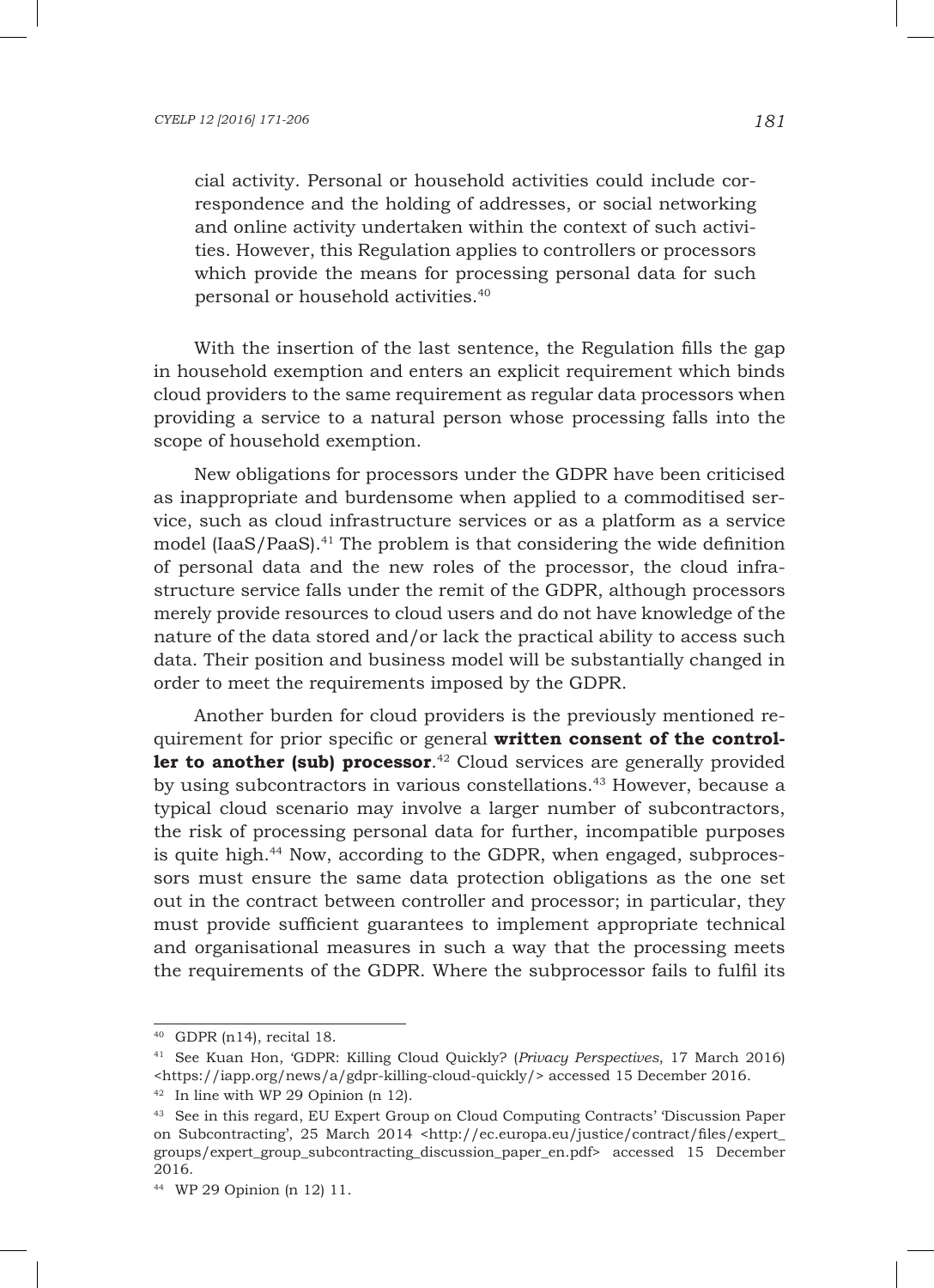obligation, the initial processor remains fully liable to the controller for the subprocessor's acts. As Hon emphasises, $45$  there is a higher probability that only the big (US) players in the cloud industry that control their supply chain will be able to pass the GDPR obligations onto the subprocessors' chain of liability, while small SaaS providers will have difficulties in negotiating with Amazon, Google or Microsoft to get them to accept these extra obligations. This, she predicted, will leave the larger players to dominate Europe's cloud market.<sup>46</sup> Unbalanced negotiating positions were also acknowledged by the WP29 which urged the Commission to provide for a more proactive role for consumer and business interest organisations in order to negotiate more balanced general terms and conditions from big cloud computing providers. $47$  At the same time, the WP29 states that 'this imbalance in the contractual power of a small controller with respect to large service providers should not be considered as justification for the controllers to accept clauses and terms of contracts which are not in compliance with data protection law'.48 The Regulation does not have transitional arrangements with regard to the existing contracts, so all service providers who handle personal data, whether or not cloud based, will have to renegotiate contracts with data controllers to make sure liability is properly allocated according to the GDPR provisions.

## *2.2 Measures for enhancing the rights of individuals*

As stated by the legislators, $49$  the very aim of the Regulation is to put control of their data back into the hands of the data subjects. In line with this, the Regulation enhances existing and at the same time creates two new individual data protection rights: the rights to erasure and the right to data portability, which will have a direct effect on cloud providers and thus are analysed in more detailed below.

The right to erasure builds on and expands the so-called 'right to be forgotten' recognised by the CJEU.<sup>50</sup> According to the adopted pro-

<sup>45</sup> See Kuan Hon's series of publications on the GDPR influence on cloud computing <www.kuan0.com/publications.html> accessed 15 December 2016. See particularly Graeme Burton, 'Costs and Administrative Burdens of GDPR Will Help US Companies Dominate the EU's Cloud Computing Market' (*V3*, 27 October 2016) <www.v3.co.uk/ v3-uk/ news/2475499/costs-and-administrative-burdens-of-gdpr-will-help-us-companies-dominate-the-eus-cloud-computing-market> accessed 15 December 2016.

<sup>46</sup> However, see the contrary opinion of P Bindley cited in N Ismail 'Capability and Not the Size of Cloud Service Providers Will Determine Which of Them Thrive Under the GDPR' (*Information Age*, 14 November 2016) available at <www.information-age.com/size-mattercloud-post-gdpr-123463175/> accessed 20 December 2016.

<sup>47</sup> WP29 Opinion (n 12) 23.

<sup>48</sup> ibid 14.

<sup>49</sup> See Commission, 'Protection of Personal Data' (*European Commission: Justice*) <http:// ec.europa.eu/justice/data-protection/> accessed 15 December 2016.

<sup>50</sup> *Google Spain Googl*e (n 16).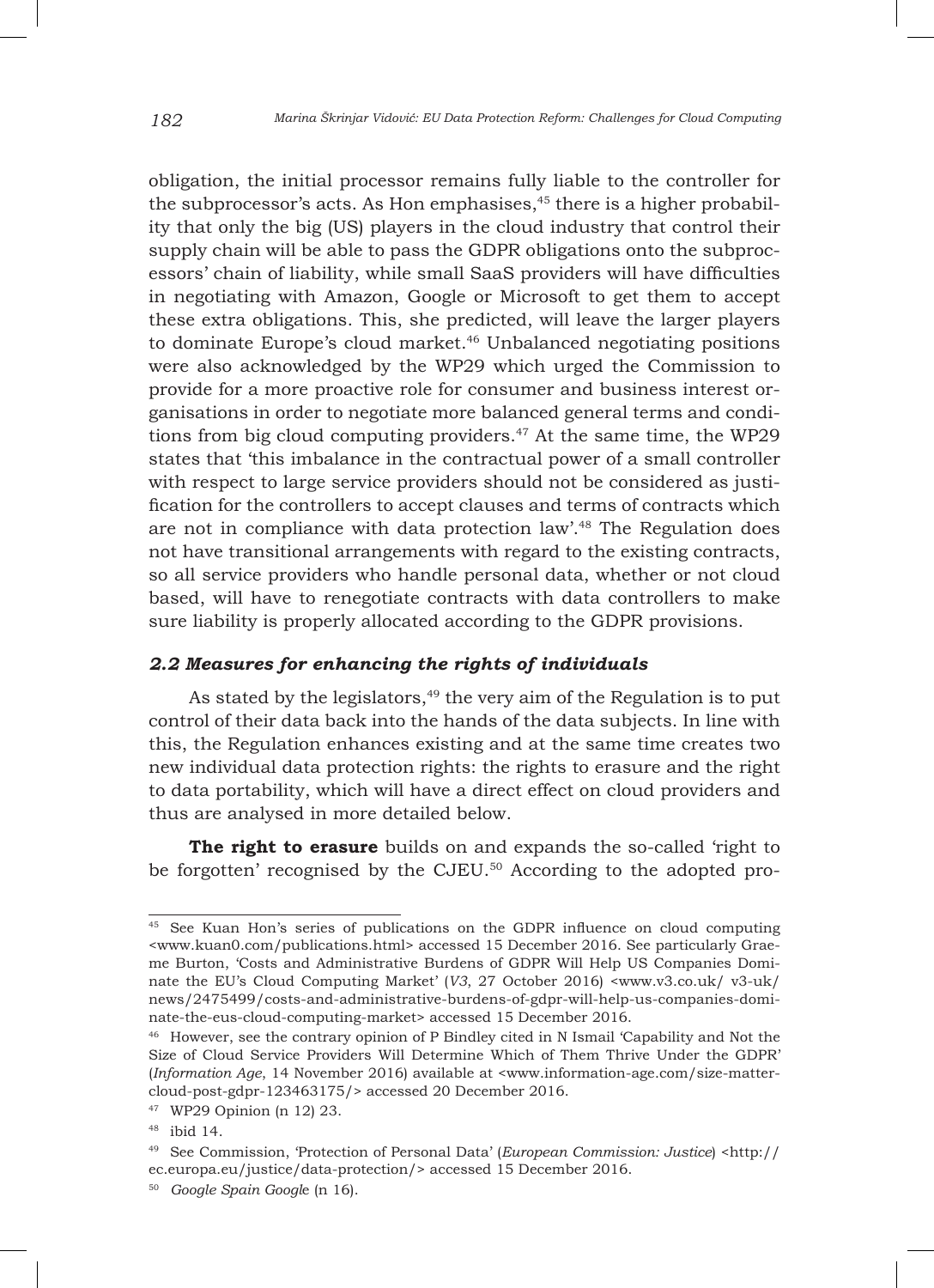vision of the Regulation, controllers must erase personal data without undue delay if: the data are no longer necessary in relation to the purpose for which they were collected; the data subject withdraws consent or there is no other legal ground for processing; the data subject objects to the processing; personal data have been unlawfully processed; personal data have to be erased in accordance with national law; personal data have been collected in relation to the offer of information society services directly to a child. Following criticism<sup>51</sup> that the right to erasure conflicts with other fundamental rights, the final text of the GDPR stipulates that the right to erasure has to be balanced against the freedom of expression and the right to information, compliance with a Union or Member State legal obligation, the performance of a task of public interest or the exercise of official authority, public interest in health, scientific and historical research, and the exercise or defence of legal claims.

The GDPR reinforces the right to erasure by clarifying that organisations in the online environment which make personal data public should take 'reasonable steps' to inform other organisations that process the personal data to erase links to, copies or replication of the personal data in question.52 The Regulation does not define 'reasonable steps', as these will depend on available technology and the cost of implementation, but taking into consideration the possibility of a massive transfer of data in the cloud environment, and that the location of specific data may be difficult to determine in the cloud due to fragmentation, as well as the open question about who the original controller is and how the original controller will be able to identify other controllers it needs to notify in the complex cloud environment, it can be presumed that the right to erasure will present a substantial burden for cloud providers.<sup>53</sup>

However, the main deficiency of this provision is that data controllers will now be tasked with the role of judge and jury when considering requests for the erasure of data.54 There is a high possibility that data controllers will not risk high administrative fines (again up to EUR 20,000,000 or 4% of the total worldwide annual turnover, whichever is

<sup>51</sup> See V Reading, 'The EU Data Protection Reform 2012: Making Europe the Standard Setter for Modern Data Protection Rules in the Digital Age' (speech held at the DLD Conference in Munich, 22 January 2012) <http://europa.eu/rapid/press-release SPEECH-12-26 hr.htm> accessed 1 December 2016.

<sup>52</sup> GDPR (n 14) art 17(2) in conjunction with recital 66.

<sup>53</sup> In that regard, see ENISA, 'The Right to Be Forgotten – Between Expectations and Practice' (*European Union Agency for Network and Information Security*, 20 November 2012) <www.enisa.europa.eu/publications/the-right-to-be-forgotten> accessed 20 September 2016.

<sup>54</sup> In this regard, see eg G Francoise, 'The Right of Erasure or Right to be Forgotten: What the Recent Laws, Cases, and Guidelines Mean for Global Companies (2015) 18(8) Journal of Internet Law 1, 8; ML Rustad and S Kulevska, 'Reconceptualising the Right to be Forgotten to Enable Transatlantic Data Flow' (2015) 28(2) Harvard Journal of Law & Technology.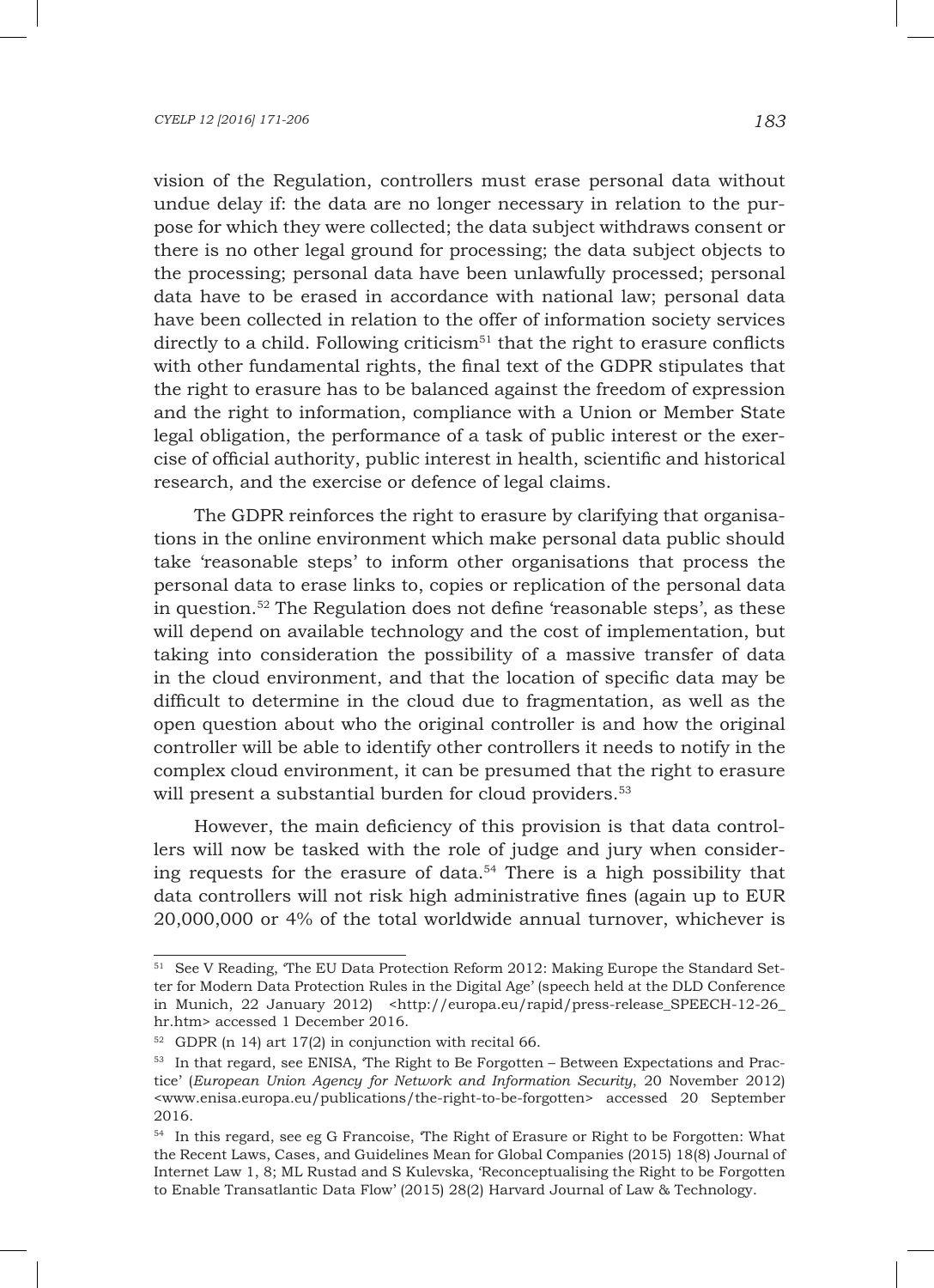higher) and that they will generally erase data following the data subject's request, which could subsequently have an impact on achieving a balance with freedom of speech and the right to information regardless of the imposed safety provisions. Considering that the right to erasure presumes conducting a balancing test between different fundamental rights which was until now done by the CJEU itself, it is unrealistic to expect cloud service providers to be qualified for this exercise. Therefore, very precise instructions on the application of the right to erasure should be provided, preferably by the WP29,<sup>55</sup> and the role of national DPAs should be enhanced as an advisory body in regard to the enquiries on the application of right to erasure.

Another new burdensome measure is the **right to data portability**<sup>56</sup> which was adopted with the aim of solving vendor lock-in problems. The right to data portability requires data controllers to ensure that they can hand over the personal data they possess about the data subject in a usable and transferable format, when the data is provided and processed on the basis of consent or contract. Currently, most cloud providers do not make use of standard data formats and service interfaces facilitating interoperability and portability between different cloud providers.57 For small and medium sized enterprises, this new right to transfer personal data between controllers creates a disproportionate and significant additional burden, requiring substantial investment in new systems and processes to ensure export and import mechanisms for the transfer of data.58

According to the EU Expert Group on Cloud Computing Contracts,<sup>59</sup> the migration of data should be considered as a chargeable extra service to be offered by cloud providers. However, this might create the risk of 'big' cloud providers increasing the transaction costs necessary to shift from one service to another, and in this way locking their users into their systems. This could be considered an abusive practice insofar as the cloud providers hold a dominant position in the market. $60$ . Therefore, there is a policy recommendation that the rule of data portability should be com-

<sup>55</sup> In this regard, WP29 already adopted on 26 November 2014 the Guidelines on the implementation of the Court of Justice of the European Union judgment in Case C-131/12 *Google Spain SL and Google Inc v Agencia Española De Protección De Datos (Aepd) and Mario Costeja González*.

<sup>56</sup> GDPR (n 14) art 20.

<sup>57</sup> WP29 Opinion (n 39) 12.

<sup>58</sup> See P Swire and Y Lagos, 'Why the Right to Data Portability Likely Reduces Consumer Welfare: Antitrust and Privacy Critique' (2013) 72(2) Maryland Law Review 335.

<sup>&</sup>lt;sup>59</sup> EC Expert Group on Cloud Computing Contracts, Synthesis of the Meeting of 11/12 December 2014 <http://ec.europa.eu/justice/contract/files/7th\_expert\_group\_synthesis\_final.pdf> accessed 1 December 2016.

<sup>60</sup> P De Filippi and L Belli, 'Law of the Cloud v Law of the Land: Challenges and Opportunities for Innovation' (2012) 3(2) European Journal for Law and Technology 6.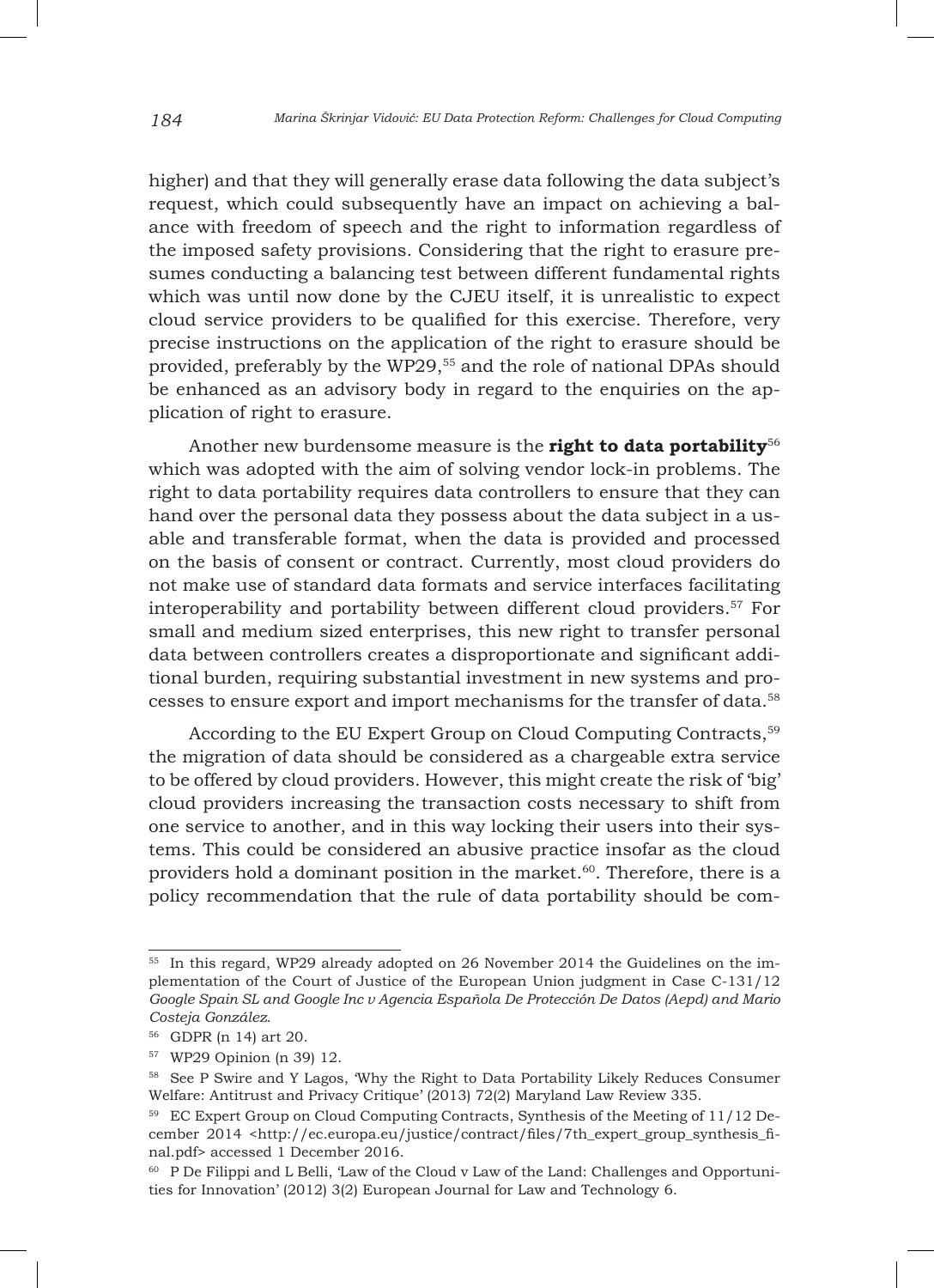plemented with the EU competition rules and policy.61 In its Guidelines on the right to data portability issued on 13 December 2016, the WP29 emphasis that article 12 GDPR prohibits the data controller from charging a fee for the provision of personal data, unless the data controller can demonstrate that the requests are manifestly unfounded or excessive, 'in particular because of their repetitive character'.  $62$  Further, it states that, in fact, article 12 GDPR focuses on the requests made by one data subject and not on the total number of requests received by a data controller, and that, as a result, the overall system implementation costs should neither be charged to the data subjects nor be used to justify a refusal to answer portability requests. However, it remains to be seen how the cloud market will apply this recommendation.

# *2.3 Concluding remarks*

Following the inclusion of the new measures for enhancing the right of individuals and for the new responsibilities of data processors under the GDPR, cloud service providers will have to substantially change the way they operate. Investment will be needed in policies, procedures, technologies, training and staff to ensure full compliance with the GDPR. For example, according to the ICO study on the expected costs for GDPR compliance,<sup>63</sup> the UK Ministry of Justice produced research of its own that concludes the cost to UK business could be as high as  $\text{\pounds}320$  million a year, and  $\&2.1$  billion over fourteen years.<sup>64</sup> All this can have a substantial influence on prices and might disrupt the market of cloud computing. In this regard, the EC might use the possibility to co-finance investments and provide free training through EU funds and programmes for supporting small service providers in meeting their new legal obligations.65 Ad-

<sup>61</sup> Eg B Engels, 'Data Portability Among Online Platforms' (2016) 5(2) Internet Policy Review <https://policyreview.info/articles/analysis/data-portability-among-online-platforms> accessed 20 September 2016.

 $62$  WP29 Guidelines on the right to data portability, adopted on 13 December 2016, 12.

<sup>&</sup>lt;sup>63</sup> See London Economics, 'Implications of the European Commission's Proposal for a General Data Protection Regulation for Business' (Final Report to the Information Commissioner's Office, May 2013) <https://ico.org.uk/media/1042341/implications-europeancommissions-proposal-general-data-protection-regulation-for-business.pdf> accessed 20 December 2016.

<sup>64</sup> One responder to the survey predicted that GDPR would cost their company £5 million to become compliant, and £1 million a year to maintain it!

<sup>&</sup>lt;sup>65</sup> The EU already promotes and supports the research and development of privacy enhancing technologies, privacy by design and privacy by default settings through research priorities in FP 7. In this regard, see Commission Staff Working Paper – Impact Assessment Accompanying the document Regulation of the European Parliament and of the Council on the protection of individuals with regard to the processing of personal data and on the free movement of such data (General Data Protection Regulation) and the Directive of the European Parliament and of the Council on the protection of individuals with regard to the processing of personal data by competent authorities for the purposes of prevention, investigation, detection or prosecution of criminal offences or the execution of criminal penalties, and the free movement of such data, SEC(2012) 72 final, 95.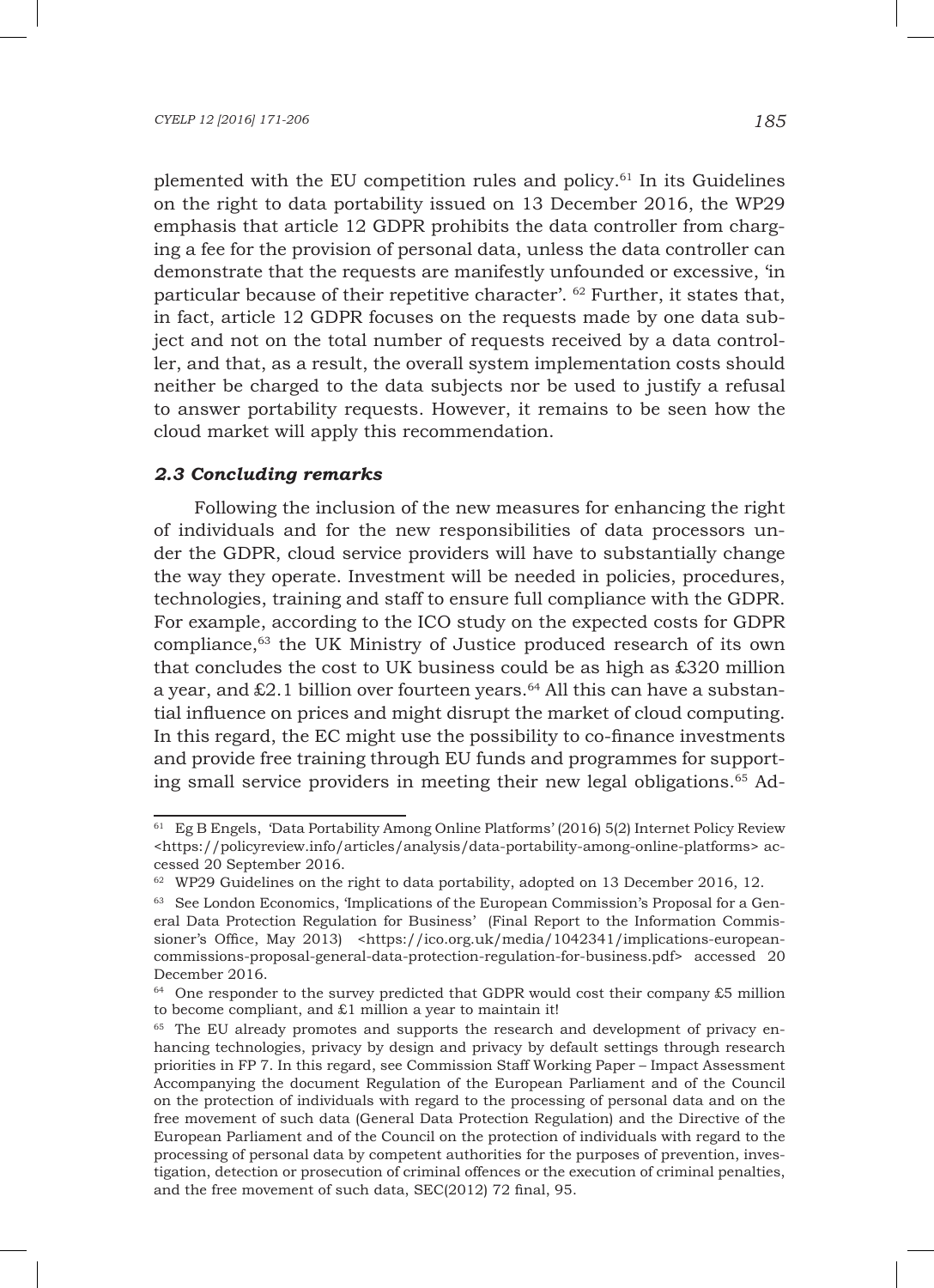ditionally, the EC should provide additional measures in order to ensure more balanced general terms and conditions with regard to big cloud computing providers, as the GDPR fails to deal with this problem. Detailed instructions on the implementation of the right to erasure should be prepared, preferably by the WP29, and DPAs should be enhanced as an advisory body in this regard.

However, even in the case of a breach of GDPR obligations, big cloud players will be in a better position to 'afford' the fines, which is not true for start-ups and small service providers. Although the GDPR stipulates that there is joint liability between controllers and processors, it will be the customer's choice as to who they want the fines paid by, and it is then up to the data processor to be refunded from the responsible parties within the supply chain.<sup>66</sup> Therefore, a processor could be sued, perhaps because it is seen as bigger, even if the damage was caused by the controller.<sup>67</sup> If contracts between processors and controllers are not negotiated properly and are not detailed enough, the question of compensation might end up in court proceedings<sup>68</sup> during which the processor might lose its market position and its service might no longer be compatible with the other services on the market. In order to avoid this situation, small cloud processors should be empowered in negotiating contracts, as proposed by the WP29. A useful tool could be the Code of Conduct that is being finalised and which will reconcile the Regulation requirements to the specific environment of the cloud industry, and which should have more detailed provisions on determining responsibilities and the division of liability.

The new responsibilities of data processors and the rights of data subjects reflect the intention of the legislator to ensure the highest level of protection of personal data of EU citizens as a fundamental right. Obviously and justifiably, the scale is tipping towards ensuring the privacy and security of EU citizens on account of the enabling environment for cloud computing in the EU. This might result in market disruption in favour of the dominant non-EU cloud service providers. However, the real impact of the GDPR must be determined with regard to its scope of application. This includes rules on anonymisation, territorial application and trans-border data flows that are analysed further in the text.

 $66$  Bindley (n 46).

<sup>67</sup> Kuan Hon, 'Open Season on Service Providers? The General Data Protection Regulation Cometh...' (SCL – The IT Law Community, 4 August 2015) <www.scl.org/site. aspx?i=ed43376> accessed 1 December 2016

<sup>68</sup> GDPR (n 14) art 82 (6).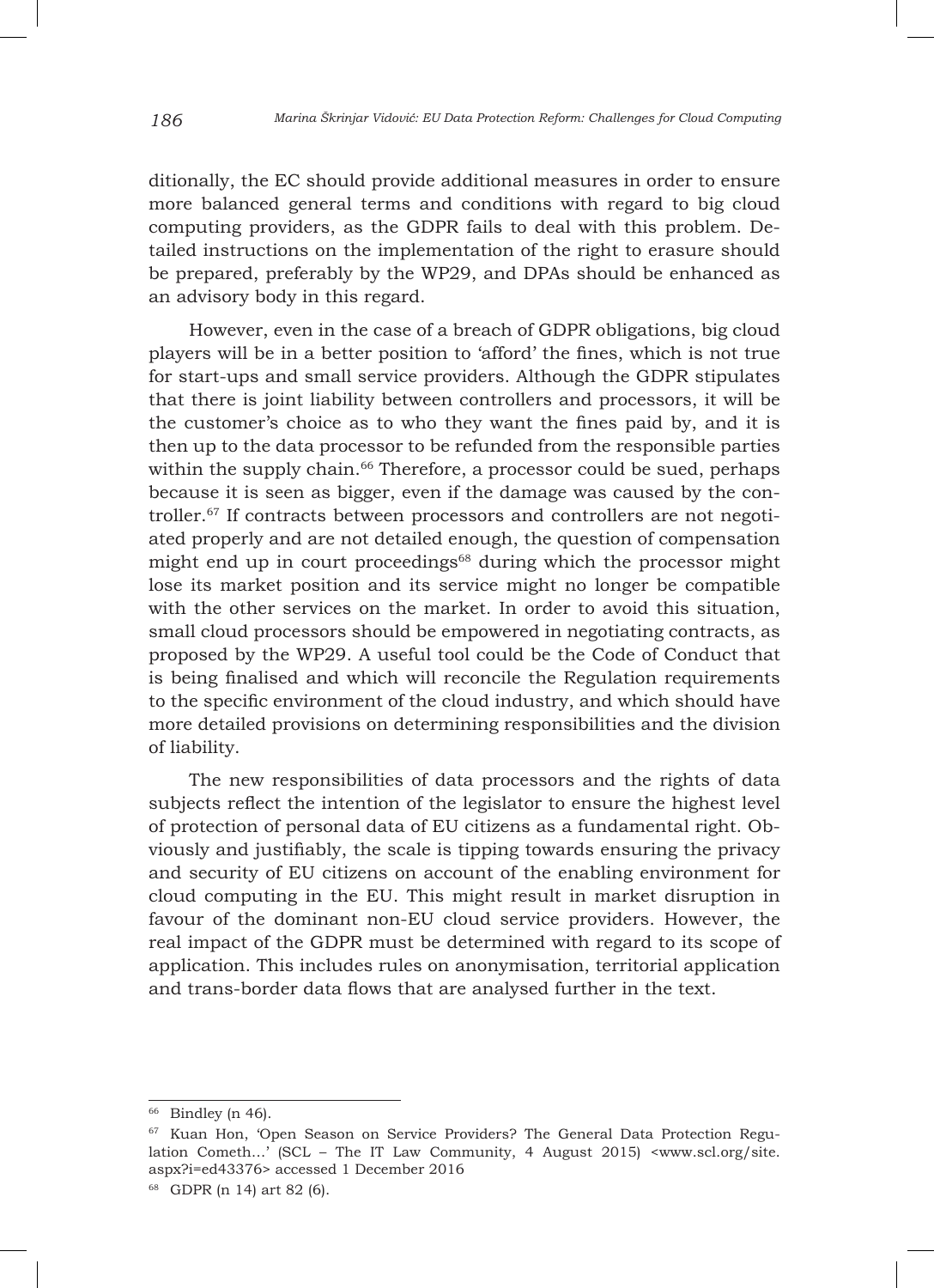## **3 Anonymisation and the re-indentification risk in the cloud environment**

The Regulation defines personal data as any information relating to an identified or identifiable natural person, ie data subject.<sup>69</sup> Further, it states that an identifiable natural person is one who can be identified, directly or indirectly, in particular by reference to an identifier. The Regulation lists the identifiers; $70$  however, the list is not exhaustive (it states 'such as'). The definition of personal data adopted in the GDPR leans heavily on one adopted in the DPD and it reflects the intention of the European lawmaker to embrace a wide notion of personal data that was also confirmed by  $WP29^{71}$  and CJEU case law.<sup>72</sup> Even more, the Regulation broadens the list of identifiers to include online identifiers, $73$  such as internet protocol addresses,74 cookie identifiers or other identifiers such as radio frequency identification tags, as they 'may leave traces which, in particular when combined with unique identifiers and other information received by the servers, may be used to create profiles of the natural persons and identify them'. Accordingly, the wider the definition of personal

 $69$  ibid, art 4 (1).

 $70$  GDPR (n 14) art 4(1): Identifiers are: name, an identification number, location data, an online identifier or to one or more factors specific to the physical, psychological, genetic, mental, economic, cultural or social identity of that natural person

<sup>71</sup> WP 29 Opinion 4/2007 on the concept of personal data, adopted on 20 June 2007.

<sup>72</sup> Eg Case C-101/01 *Bodil Lindqvist* ECLI:EU:C:2003:596: The name of a person in conjunction with his/her telephone number, and information about his/her working conditions or hobbies constitute personal data; Case C-212/13 *Rynes* ECLI:EU:C:2014:2428: The image of a person recorded by a camera constitutes personal data because it makes it possible to identify the person concerned; Case C-201/14 *Bara* ECLI:EU:C:2015:638: Tax data transferred are personal data, since they are information relating to an identified or identifiable natural person; Case T-259/03 *Nikolaou* ECLI:EU:T:2007:254: The information published in the press release was personal data, since the data subject was easily identifiable, under the circumstances. The fact that the applicant was not named did not protect her anonymity; Case C-582/14 *Breyer v Germany* ECLI:EU:C:2016:779: the ECJ stated that dynamic IP addresses held by a website operator constitute personal data as long as the operator has the legal means which enable it to identify the data subject with additional data which the [ISP] has about that person.

<sup>73</sup> GDPR (n14) recital 30.

<sup>74</sup> In line with the Case C-70/10 *Scarlet Extended* ECLI:EU:C:2011:771 and *Breyer* (n 72); as well as with WP29 Opinion 4/2007 (n 71) 16. Presently MSs have different views as to whether IP addresses constitute personal data that are subject to data protection laws. For example, courts in Sweden (*Antipyratbyran*), Spain (*Promusicae*) and Austria have all found that IP addresses are personal data in the context of such cases, taking a broad view of personal data as does the Article 29 Working Party. But in its decisions, courts in France (the *Limewire*, *Anthony G* and *Henri S* decisions) and Italy (the *Peppermint* case) have both found IP addresses not to be personal data. See detailed analyses: time.lex, 'Study of Case Law on the Circumstances in Which IP Addresses Are Considered Personal Data (Final Report, 2 May 2011) 209

<sup>&</sup>lt;http://www.timelex.eu/frontend/files/userfiles/files/publications/2011/IP\_addresses\_ report\_-\_Final.pdf> accessed 15 December 2016.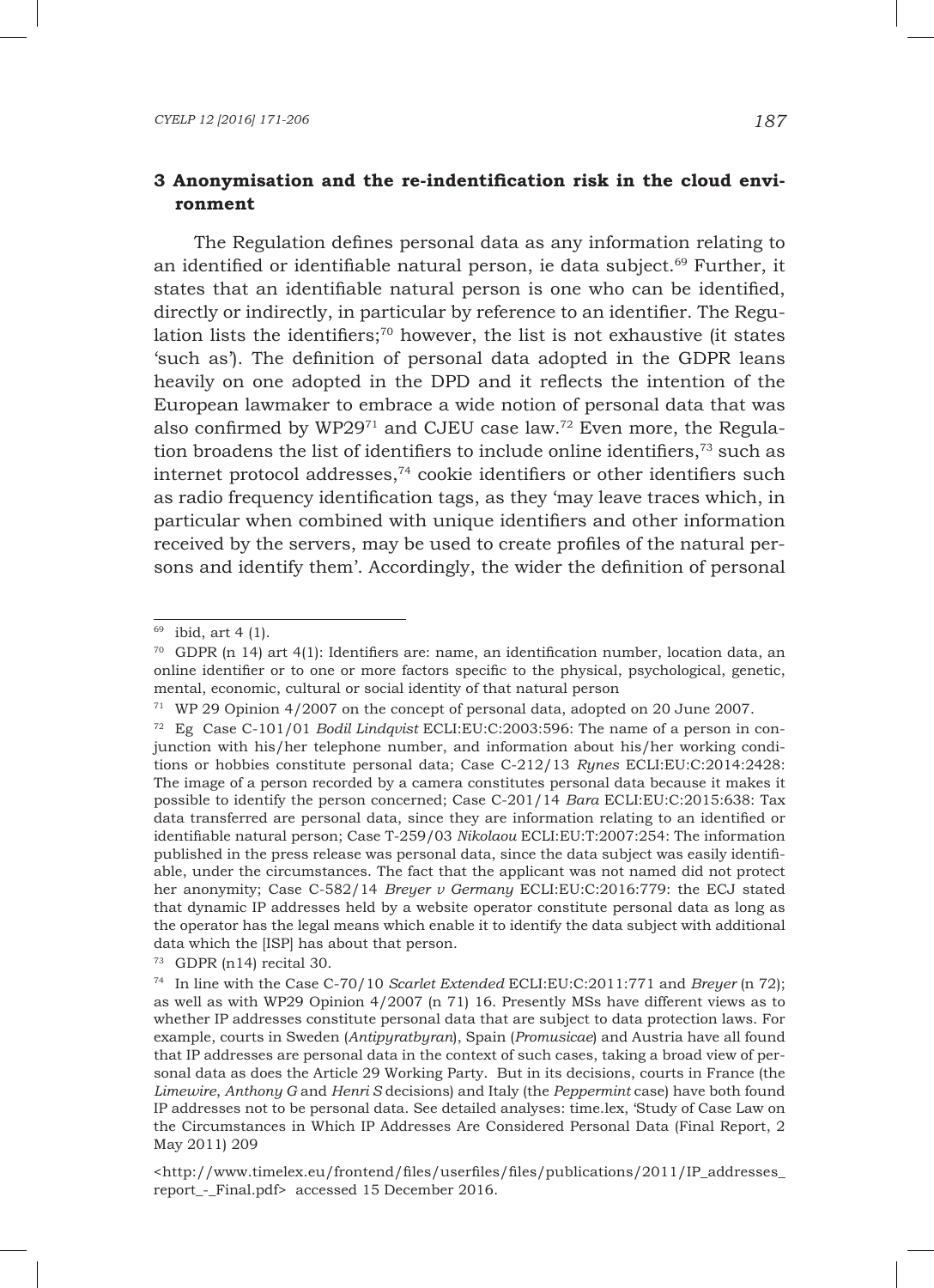data, the greater is the chance that the services of the cloud providers will fall under the remit of the Regulation. The second precondition for the application of the GDPR is that personal data are being processed. While the definition of processing is in line with that adopted in the DPD,75 it would probably include most of the operations that are likely to occur in the cloud, including simply the storage of data (IaaS).

However, the nature of cloud services conflicts with the EU data protection requirements. It is said that cloud services are natively 'data indifferent' or 'data blind'.76 In particular, Infrastructure as a Service (IaaS) has not been designed around the processing of personal data. In these cases, the cloud service provider acting as a data processor typically does not identify the personal data on their service, in particular when they are not entitled under the service agreement to identify such personal data, or when the customer has deployed tools such as data encryption which prevent the cloud service providers from identifying the personal data on their service.77 In fact, customers can encrypt their personal data before uploading to the cloud in a way that the cloud provider has no access to the decryption key, so that no privacy risks can arise.78 Therefore, in the context of the data protection framework in the cloud computing environment, the important question is whether the processor, who is holding encrypted data without holding the keys and as such is not aware of the contents and nature of these data, is required to comply with extensive data protection requirements. In this respect, the main question for the cloud service provider is whether anonymised, pseudonymised and encrypted data before submission to the cloud provider by the cloud customer fall under the remit of the definition of personal data.

Presently, according to recital 26 of the Data Protection Directive, the principles of data protection do not apply to data rendered anonymous. However, the interpretation and application of anonymous data are not straightforward, especially when considering how to anonymise personal data sufficiently to take data outside the Data Protection Directive.79 The Article 29 Working Party (WP29), in its Opinion on anonymisation techniques,80 made a rigid interpretation of personal data that have been pseudonymised, strongly encrypted or anonymised, expressing doubts

<sup>75</sup> GDPR (n14) art 4 (2).

<sup>76</sup> This is true for the IaaS and PaaS service. See M Maggiore, 'Cloud Computing: Obligations under the Directive v GDPR' (June 2016) Data Protection Law & Policy. However in many consumer-oriented cloud services, users are provided with free services while cloud providers use collected personal data (eg for targeted advertising) to help pay for them.

<sup>77</sup> See WP29 Opinion (n 39) 7.

<sup>78</sup> See Kuan Hon, 'Dark Clouds?' (2016) 43(4) Intermedia Journal of the International Institute of Communications.

<sup>79</sup> Millard (n 5) 168.

<sup>80</sup> WP29 Opinion 05/2014 on Anonymisation Techniques, adopted on 10 April 2014.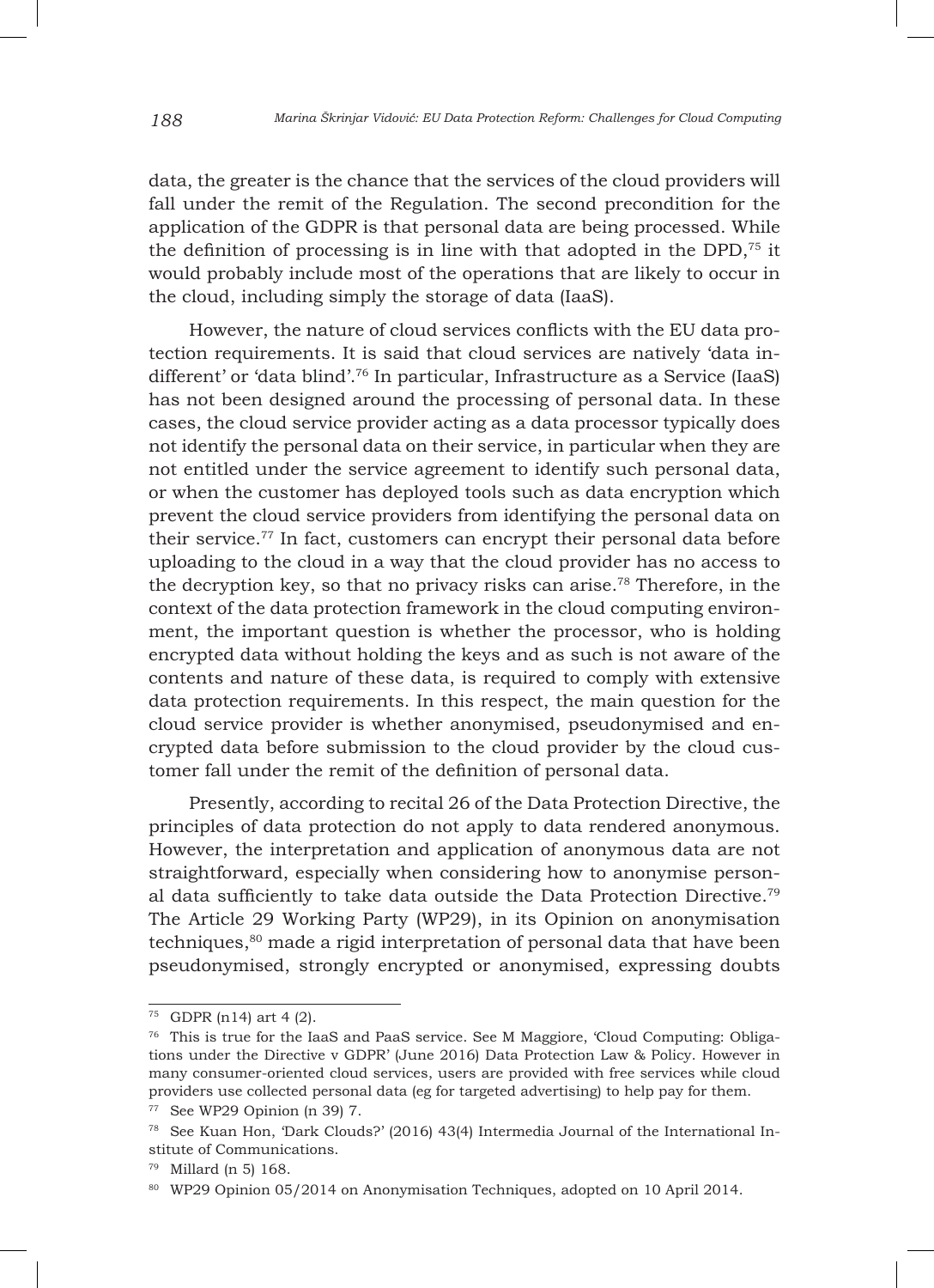#### *CYELP 12 [2016] 171-206 189*

on those techniques and suggesting a cautious approach. Moreover, in the same Opinion, the WP29 analysed the real risks of (re)identification in very abstract terms, stating that technology is changing and the risk of re-identification cannot be completely eliminated on account of future technological developments, particularly if there is the possibility of combining different data sets.

It is undisputable that advances in technology, by the recombination of separate databases and by building connections between items of data and thereby identifying the person to whom they relate, have helped the de-anonymisation or re-identification of individuals hiding in anonymised data.<sup>81</sup> However, scholars argue that following the WP29 Opinion on anonymisation, easy re-identification makes the EU data protection legislation too broad and hinders the development of IT services in general. It is said that 'a law that was meant to have limits is rendered limitless, disrupting the careful legislative balance between privacy and information flow and extending datahandling requirements to all data in all situations'.82

In practice, not all DPAs accepted the WP29's strict position on anonymisation. For example, the UK's DPA, the Information Commissioner's Office (ICO), in its code of practice on anonymisation states: 'The DPA does not require anonymisation to be completely risk free – you must be able to mitigate the risk of identification until it is remote ... 100% anonymisation is the most desirable position, and in some cases this is possible, but it is not the test the DPA requires'.83 Therefore, the ICO, along with the Swedish DPA,<sup>84</sup> accepted a risk-based approach aimed at assessing the risk of identification and related harm to the data subject.<sup>85</sup> Accordingly, a service provider's obligation is to take reasonable care to preserve confidentiality, taking account of the state of the technology at the time. However, a wise provider will need to keep alert to new developments in re-identification, as a failure to adapt to new technologies

<sup>&</sup>lt;sup>81</sup> Many scholars have analysed the re-indentification problem. Eg, see P Ohm, 'Broken Promises of Privacy: Responding to the Surprising Failure of Anonymisation' (2009) 57 UCLA Law Review 1701. IS Rubenstein and W Hartzog, 'Anonymization and Risk' (2016) 91 Washington Law Review 703; D Nunan, M Di Domenica, 'Exploring Reindentification Risk: Is Anonymization a Promise We Can Keep?' (2015) 58(1) International Journal of Market Research 19.

<sup>82</sup> Ohm (n 81) 1741.

<sup>83</sup> Information Commissioner's Office, 'Anonymisation: Managing Data Protection Risk. Code of Practice (ICO 2012) <https://ico.org.uk/media/for-organisations/documents/1061/anonymisation-code.pdf> accessed 20 September 2016.

<sup>84</sup> See Swedish Data Protection Authority, 'Cloud Services and the Personal Data Act' <http://www.datainspektionen.se/in-english/cloud-services/> accessed 20 September 2016.

<sup>&</sup>lt;sup>85</sup> See also the test for assessing the risk of identification proposed by Ohm (n 81).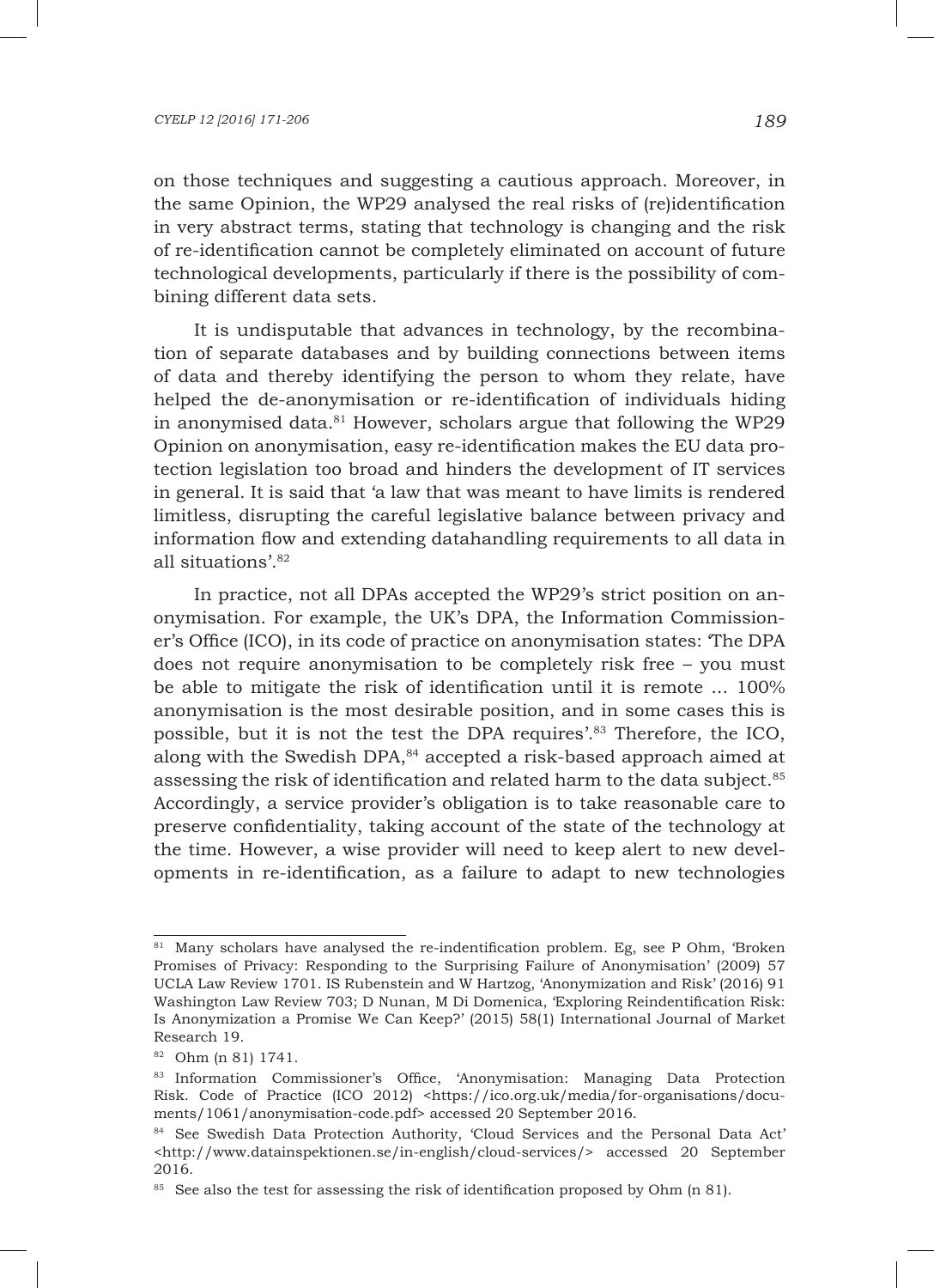can also amount to a failure to take reasonable care.<sup>86</sup> Accordingly, the intended storage period of information is also relevant, as, for example, anonymised data meant to be stored for a month might not be considered personal data, and there is less chance for re-indentification in one month than in a period of several years.<sup>87</sup>

The adopted text of the Regulation, in line with the DPD, similarly states that using data rendered anonymous in such a way that the data subject is no longer identifiable does not fall under the scope of the application of the EU regulatory framework on data protection.88 This is in line with the status of anonymisation in the data protection framework, where it has become, in legal and regulatory terms, a marker of the boundary between public and personal data and thus a key part of data protection legislation.

Additionally, and in line with the technical developments in re-identification techniques, the Regulation introduces the new legal concept of pseudonymisation. The GDPR defines pseudonymisation as the processing of personal data in such a way that the data can no longer be attributed to a specific data subject without the use of additional information. To pseudonymise a data set, the identifier must be kept separately and subject to technical and organisational measures to ensure non-attribution to an identified or identifiable person. Like encryption, pseudonymisation is considered a security protection measure<sup>89</sup> and it is also explicitly mentioned as a 'data by protection by design and by default' or PbD technique.90 The GDPR has incentives for controllers to pseudonymise the data that they collect. For example, in the event of a data breach affecting pseudonymised data, data subjects may not need to be informed if the *key* to allow re-identification was not compromised.91 Additionally, controllers that pseudonymise their data sets will have an easier time using personal data for secondary purposes and for scientific and historical research,<sup>92</sup> as well as meeting the Regulation's data security and data by design requirements.93

Still, according to the GDPR, although pseudonymisation reduces the risks of processing, it is not intended by the Regulation to preclude

<sup>86</sup> C Reed, 'Information "Ownership" in the Cloud' (2010) Queen Mary University of London, School of Law, Legal Studies Research Paper No 45/2010, 20.

<sup>&</sup>lt;sup>87</sup> K Hon, C Millard and I Walden, 'The Problem of "Personal Data" in Cloud Computing' (2011) 1(4) International Data Privacy Law.

<sup>88</sup> GDPR (n 14) recital 26.

<sup>89</sup> ibid, art 32.

 $90$  ibid, art 25.

<sup>&</sup>lt;sup>91</sup> ibid, recital 29.

<sup>92</sup> ibid, recital 156.

<sup>93</sup> ibid, recital 78.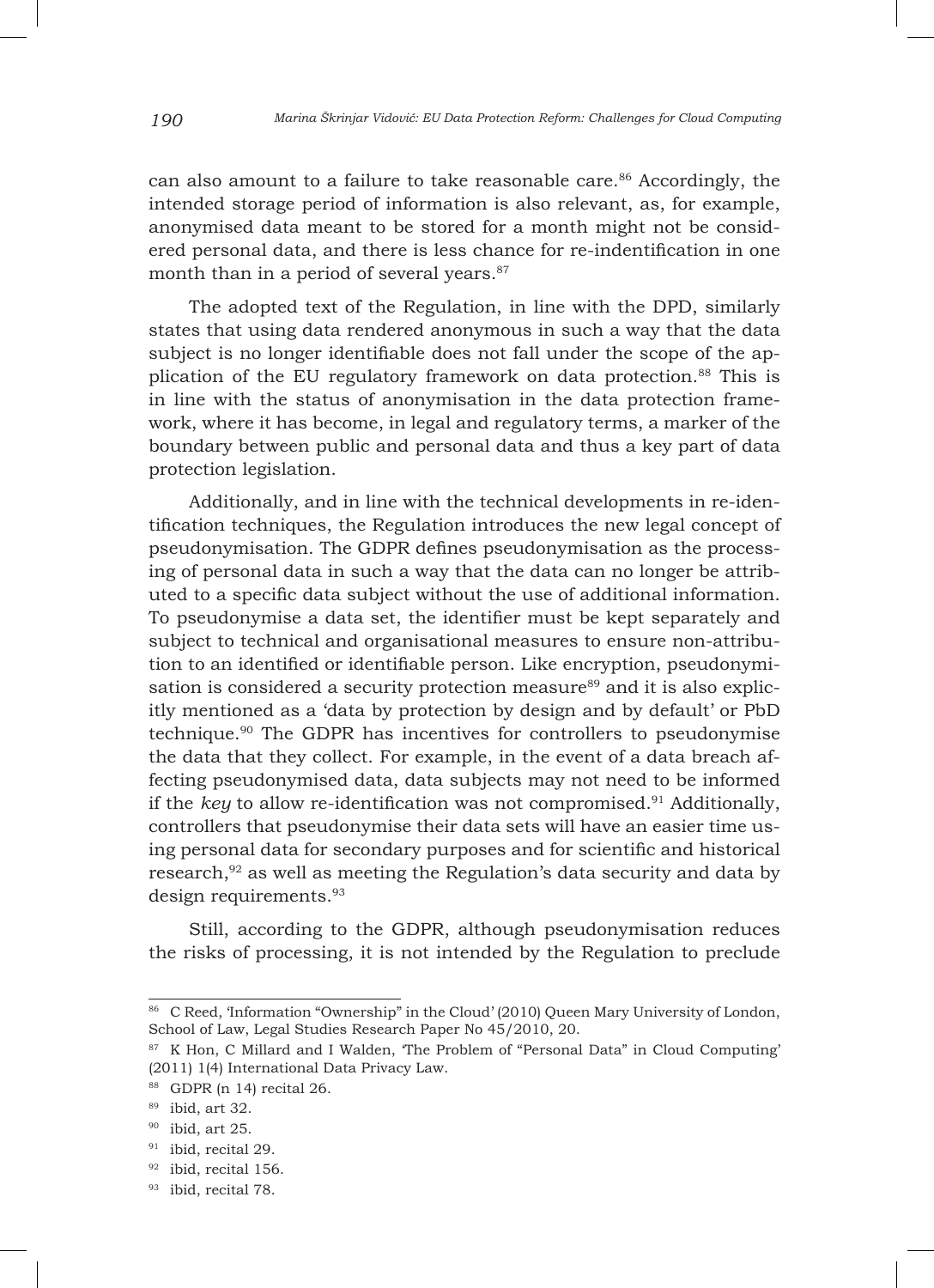any other measures of data protection.<sup>94</sup> Still, much debate surrounds the extent to which anonymised and pseudonymised data can be re-identified. This issue is of critical importance because it determines whether a processing operation will be subject to the provisions of the Regulation, especially considering newly imposed obligations on processors that will have a strong impact on cloud service providers. The GDPR emphasis that the data controller should have in place appropriate technical and organisational measures to mitigate the risk of de-identification.95 Further, distinguishing between pseudonymous data, which fall under the scope of the GDPR, and anonymous data, which do not, the GDPR acknowledges the DPD provision that in risk assessment account should be taken of all the means *reasonably likely to be used*, such as singling out, either by the controller or by another person, to identify the natural person directly or indirectly.96 In assessing what means are reasonably likely to be used to identify the natural person, account should be taken of all objective factors such as the costs of and the amount of time required for identification, taking into consideration the available technology at the time of the processing and also technological developments. It seems that by acknowledging the objective standard of 'reasonable effort' as opposed to the currently very extensive WP29 approach to the risk of re-identification, there is good basis for the GDPR to provide greater flexibility concerning the applicability of anonymised and pseudonymised data. $97$  For example, where the controller deletes the identification key, and where the remaining indirect identifiers pose little risk of identifying an individual, the controller may be able to argue that there is no reasonable risk of re-identification and that it does not fall under the GDPR obligations.

In this respect, the recent judgment of the CJEU in *Breyer*98 is particularly significant. Although the CJEU did not expressly deal with the re-identification issues, in its decision the court recognises that there are two opposing views, ie 'objective' or 'relative' criteria, on whether someone is identifiable.99 The Court ruled that dynamic IP addresses can constitute personal data when the data controller, according to national law, has the legal means to ask additional information from a third party in order to truly identify a person. One can conclude that if there are no available legal means under the respective local laws for the respective

<sup>&</sup>lt;sup>94</sup> ibid, recital 28.

<sup>&</sup>lt;sup>95</sup> ibid, recital 75.

<sup>96</sup> ibid, recital 26.

 $97$  See G Maldoff, Top 10 Operational Impacts of the GDPR: Part  $8$  – Pseudonymization (*The Privacy Advisor*, 12 February 2016) <https://iapp.org/news/a/top-10-operationalimpacts-of-the-gdpr-part-8-pseudonymization/> accessed 15 September 2016.

<sup>98</sup> *Breyer* (n 72).

 $99$  ibid, para 25.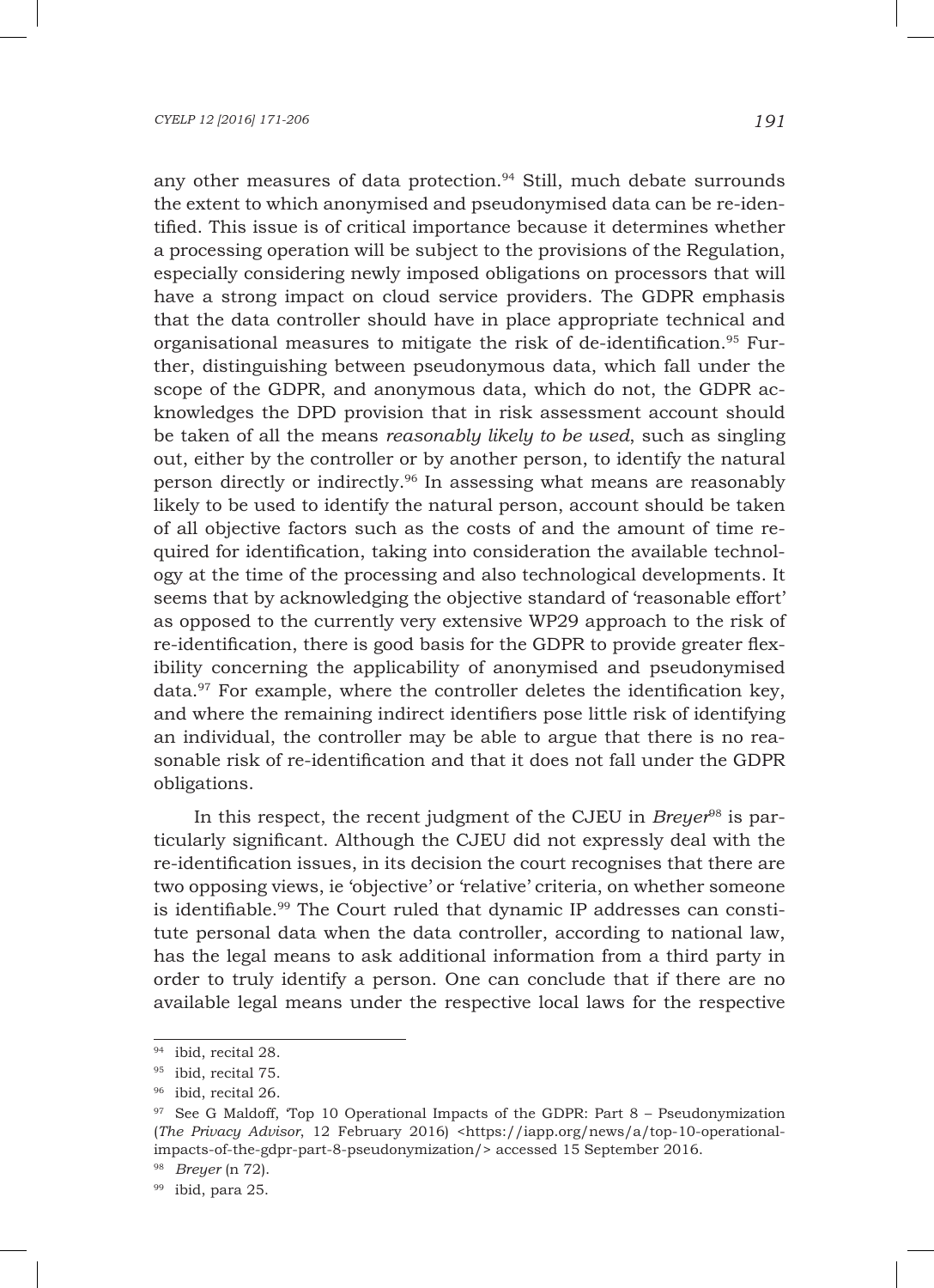party to identify an individual, the dynamic IP address may not constitute personal data. Therefore, although the CJEU does not directly consider the issue of the likelihood of identification, one can conclude from its ruling that it adopted the objective standard of 'reasonable effort' as defined by the GDPR.100

As scientific and research developments have made it more difficult to truly anonymise personal data and to guarantee anonymisation, and have made it easier to re-identify data subjects from anonymous data, more and more data may fall within the pseudonymous rather than anonymous category.<sup>101</sup> On the other hand, if the techniques that underlie the principles of anonymisation are shown to be broken, there are serious implications for those who rely on it to maintain trust.<sup>102</sup> While the concept of data protection through technology is a key component of modern data protection law, without mandatory requirements and legal incentives, there is the risk that developers and controllers will not provide privacy enhancing technologies to their respective customers.103 This is in line with the finding of an analysis of the terms of services of cloud providers,<sup>104</sup> which found that the majority of the companies at issue do not mention encryption policies in their terms of services. While it is clear that using privacy enhancing technologies is an additional cost to companies, the accepted legal solution, ie the inclusion of incentives for pseudonymisation, as well as acknowledging the objective standard of 'reasonable effort' for re-identification, might encourage cloud providers to use anonymisation and pseudonymisation when processing personal data, and thus in fact raise the security of data subjects, especially taking into consideration the amount of data stored in the cloud service. In fact, by imposing objective criteria for de-identification, it could be concluded that the Regulation in essence provides the right balance between data protection as a fundamental right and ensuring an environment for the development of the cloud market in the EU. However, this again will depend on its implementation.

<sup>&</sup>lt;sup>100</sup> See also the analysis of G Spindler and P Schmechel, Personal Data and Encryption in the European General Data Protection Regulation' (2016) 7(2) Journal of Intellectual Property, Information Technology and E-Commerce Law <www.jipitec.eu/issues/jipitec-7-2-2016/4440> accessed 15 September 2016.

<sup>101</sup> Kuan Hon and others, 'Cloud Accountability: The Likely Impact of the Proposed EU Data Protection Regulation' (2014) Tilburg Law School Legal Studies Research Paper Series, No 07/2014, 10.

<sup>102</sup> Nunan and Domenico (n 81) 22.

<sup>103</sup> G Hornung, Regulating Privacy Enhancing Technologies: Seizing the Opportunity of the Future European Data Protection Framework' (2013) 26(1-2) European Journal of Social Science Research 181, 181.

<sup>104</sup> K Stylianou, J Venturini, N Zingales, 'Protecting User Privacy in the Cloud: An Analysis of Terms of Service' (2015) 6(3) European Journal of Law and Technology 16.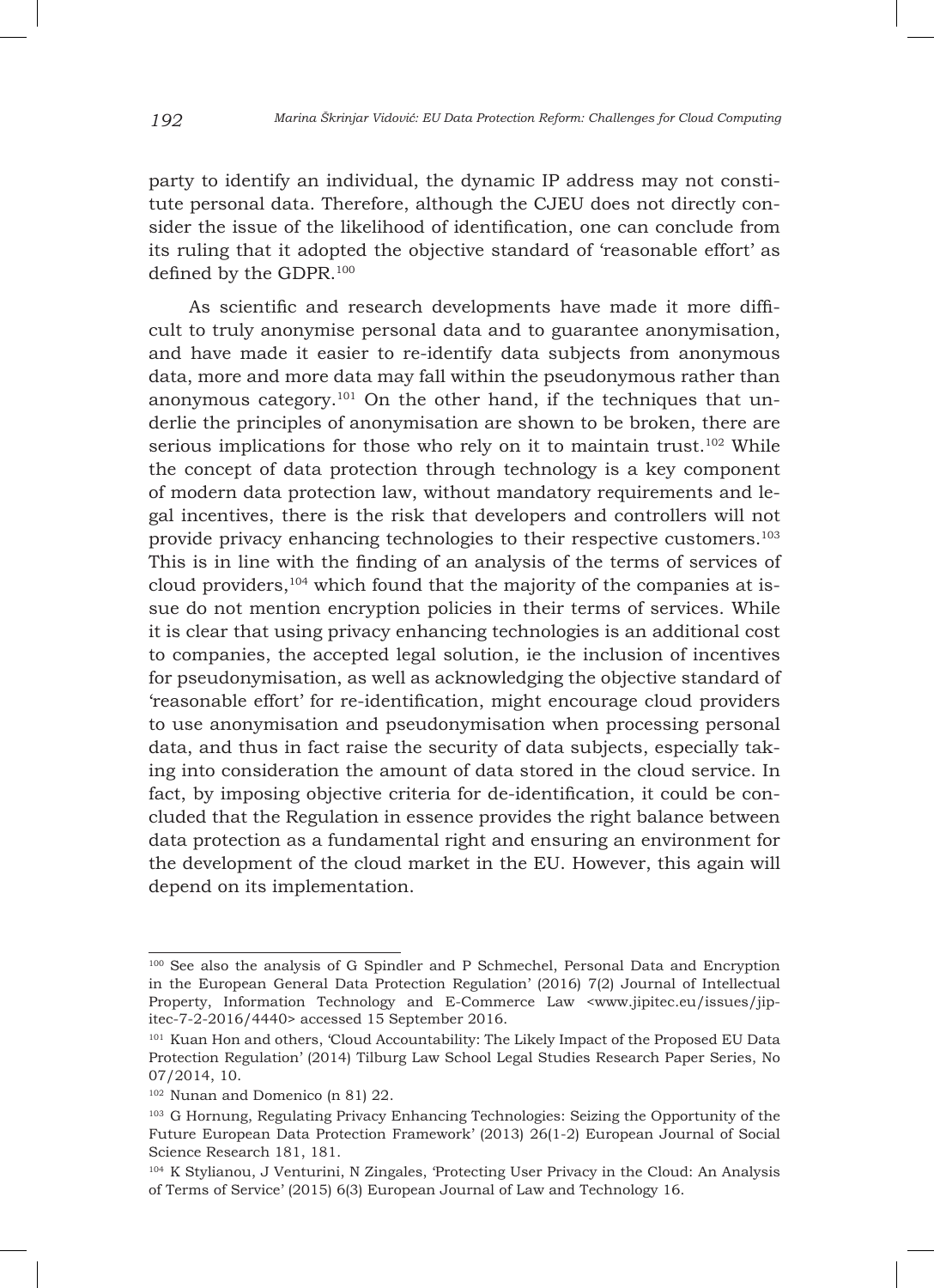The WP29, in its Opinion 02/2015 on the C-SIG Code of Conduct on Cloud Computing, adopted on 22 September 2015, required the inclusion of its high standards of anonymisation as defined in the above cited Opinion on anonymisation techniques in the final text of the Code. It will be interesting to see whether this requirement will be changed following the provisions adopted in the GDPR and recent case law.

#### **4 The extraterritorial application of the GDPR**

When considering the scope of application of the GDPR, we are talking about jurisdiction. The doctrine distinguishes three main types of jurisdiction: prescriptive (or legislative), judicial (or adjudicative) and enforcement jurisdiction. The terminology itself gives insights into their scope: prescriptive (or legislative) jurisdiction relates to the power to make law in relation to a specific subject matter; judicial (or adjudicative) jurisdiction deals with the power to adjudicate a particular matter; and enforcement jurisdiction relates to the power to enforce existing law (for example, arresting, prosecuting and/or punishing an individual under that law). All these forms of jurisdiction may be exercised in an extraterritorial manner.105 The doctrine distinguishes the application of the extraterritoriality principle<sup>106</sup> in public international law and in the EU data protection framework. Accordingly, the concept of extraterritoriality in public international law aims to protect an individual who is not physically present in the territory that is party to a particular human rights treaty, and hence in principle it applies only in a vertical relationship. On the other hand, the EU data protection framework mainly seeks to protect the data subject residing in the EU territory but experiencing data protection violations from a controller established in a third county. The extraterritorial principle of the EU data protection framework is applicable in both vertical and horizontal situations, and protects data from both public and private controllers.107

However, not all jurisdictional claims are equally likely to be carried out in practice. Jurisdictions with no prospects of being exercised in reality are in doctrine described as regulatory overreaching. While a number of authors see regulatory overreach as a problem *per se*, <sup>108</sup> there are

<sup>&</sup>lt;sup>105</sup> On the differentiation of extraterritoriality and territorial extension, see J Scot, 'Extraterritoriality and Territorial Extension in EU Law (2014) 62 American Journal of Comparative Law 87; and J Scott, 'The New EU "Extraterritoriality"' (2014) 51 CML Rev 1343.

<sup>106</sup> On the concept of extraterritoriality, see C Kuner, 'Extraterritoriality and Regulation of International Data Transfers in EU Data Protection Law (2015) 5(4) International Data Privacy Law 238.

<sup>107</sup> Brkan (n 4) 828-829.

<sup>108</sup> See C Kuner and others, 'The Extraterritoriality of Data Privacy Laws – An Explosive Issue Yet to Detonate' (2013) 3(3) International Data Privacy Law.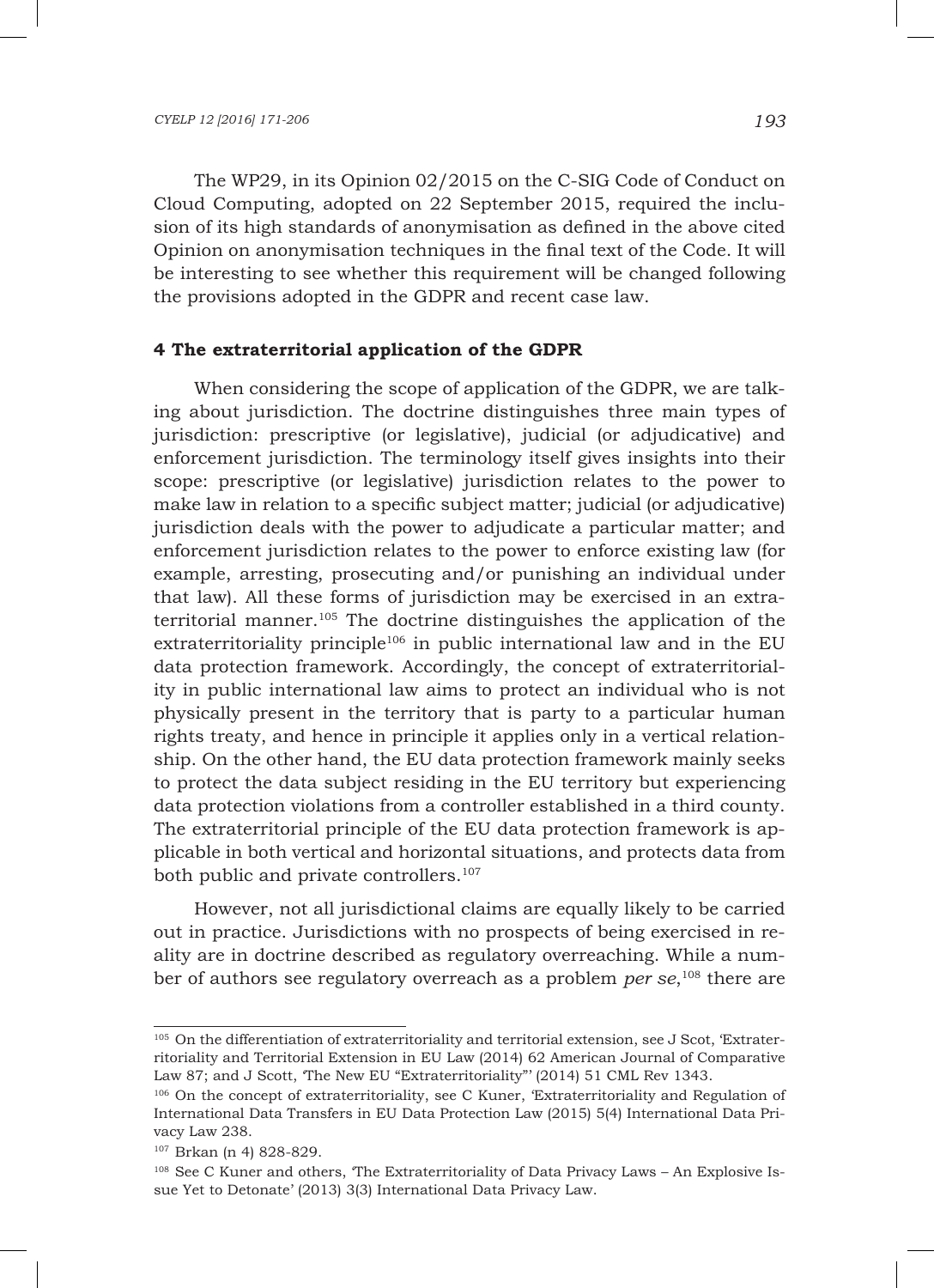also opposite positions stating that even if jurisdiction is not enforceable, there is a positive impact of its enactment in the form of fear of a sanction in the case of non-compliance.<sup>109</sup> In cloud computing, it is difficult to determine at any given time the location of personal data and of the equipment being used, and therefore there is a need for clear guidelines on the applicable law in order to address new technological developments.110 This is why the debate on extraterritorial enforcement jurisdiction is especially relevant when discussing the extraterritorial principle of the EU data protection framework and its application in cloud computing, more importantly taking into consideration the new responsibilities and measures imposed by the GDPR on cloud service providers.

## *4.1 Scope of the GDPR and its impact on cloud computing*

The Regulation states that even the establishment of a controller or a processor in Member State territory will trigger applicability regardless of whether the processing takes place in the Union or not, $111$  even if it processes personal data of only non-EU residents. This concept is in doctrine defined as the **country of origin approach**. <sup>112</sup> The Regulation defines territorial scope by reference to the processing of personal data in the context of the activities of an establishment in the Union. The provision 'context of activities' might lead to extensive judicial jurisdiction, and its implementation will depend on the national courts' interpretation that can lead to a different implementation of the Regulation contrary to the intentions of the legislator. Additionally, in order to eliminate present MS national law conflicts, the Regulation included the main establishment concept.113 However, the provision of the main establishment concept is not straightforward in the context of cloud computing. For example, cloud providers might have a number of data centres located within different MSs where no main decision or main processing is made, with headquarters outside the EU, and the Regulation does not give guidance on which data centre would be the main establishment in this situation.114 However, as long as a data controller (cloud client) or data processor (cloud provider) is located within the EU, all processing conducted by the said controller or processor would be subject to the GDPR, even if these activities are not actually conducted within EU territory or related

<sup>109</sup> See DJB Svantesson, 'The Extraterritoriality of EU Data Privacy Law: Its Theoretical Justification and its Practical Effect on US Businesses' (2014) (50)(1) SJIL 60.

<sup>110</sup> See WP29 Opinion 8/2010 on Applicable Law, adopted on 16 December 2010.

<sup>111</sup> GDPR (n 14) art 3(1).

<sup>112</sup> See K Hon, J Hornle and C Millard, 'Data Protection Jurisdiction and Cloud Computing: When Are Cloud Users and Providers Subject to EU Data Protection Law? The Cloud of Unknowing, Part 3' (2012) 26(2-3) International Review of Law, Computers & Technology 129. <sup>113</sup> GDPR (n 14) ref 36, art 4(16).

<sup>114</sup> See Hon, Hornle and Millard (n 112) 136.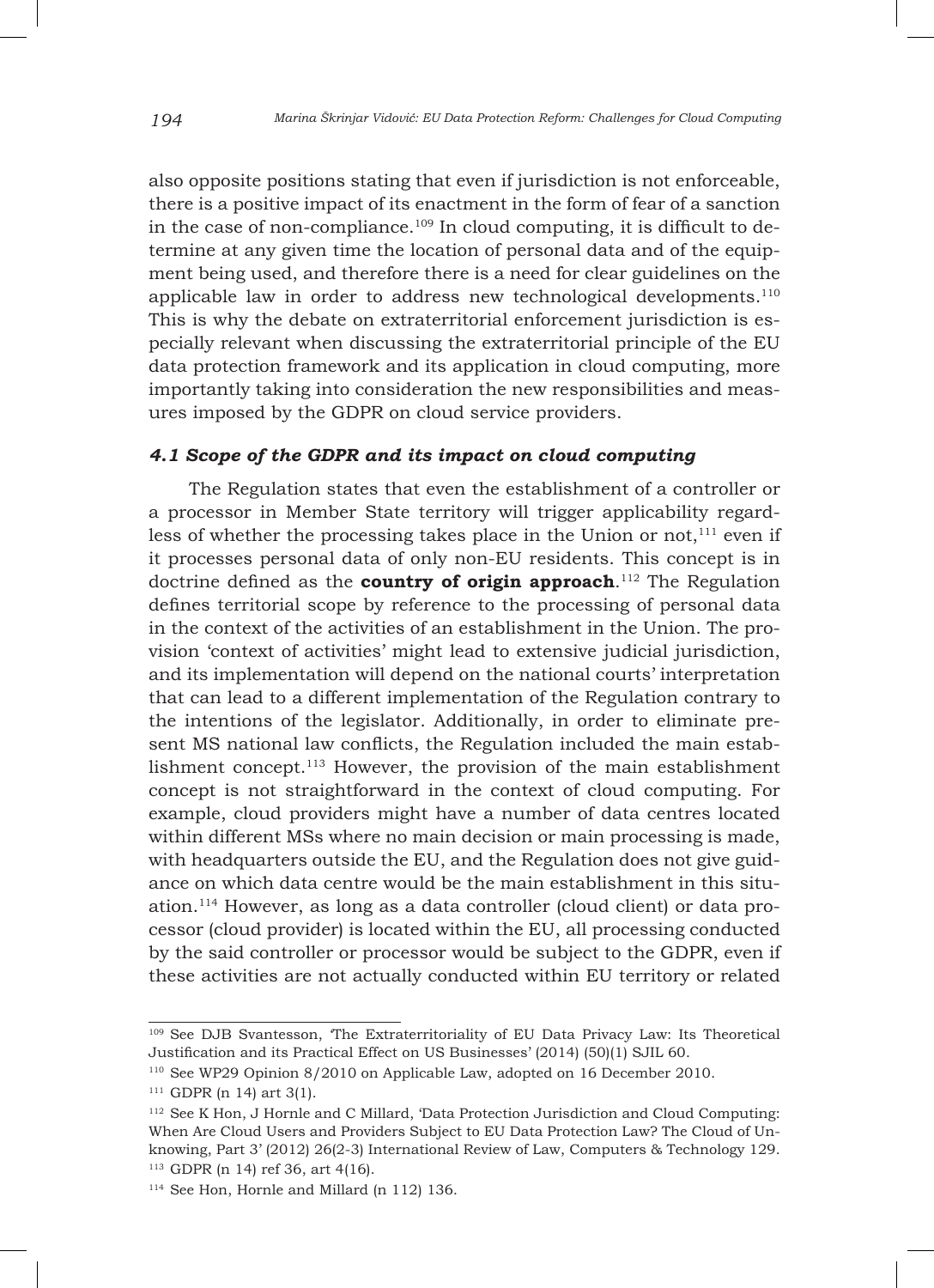to EU data subjects. Criticism has been made that, considering the strict provisions of the GDPR, this requirement may have the effect of deterring non-EU cloud providers from setting up or retaining any establishments in the EU, which may be said to be places of administration, such as EU offices, or from building or using EU data centres or EU sub-providers.115

Secondly, as regards prescriptive jurisdiction, the GDPR applies extraterritorially to any entity (data processor or a data controller) that offers goods or services to residents (data subjects) of the EU. This concept is in doctrine defined as the **targeting approach**. Therefore, if the service provider is established outside the EU but offers services within the EU, the Regulation will also apply following the location of people in the EU whose data is being processed. The Regulation also clarifies that offering goods or services to data subjects in the Union irrespective of whether payment is required, or monitoring the behaviour of data subjects as far as their behaviour takes place within the Union, will trigger applicability.116 This provision has direct effect on cloud computing, as there are many consumer-oriented cloud services where users are provided with free services while cloud providers use collected personal data (eg, for targeted advertising) to help pay for them. $117$ 

Recital 23 of the Regulation lays out the criteria for determining whether a data controller is offering goods or services to data subjects in the EU. Basically, if it is apparent that the data controller is envisaging the offering of services to data subjects residing in one or more EU Member States, the legislation would apply. Thus, a website or application would become subject to the law only to the extent that it actively markets to the particular geographic area, but not if it merely provides a site or application that is available to individuals in a particular geographic area.118 Additionally, if a company operates a service in the MS language<sup>119</sup> or currency of a MS country, or if it mentions customers of the MS, it could trigger the applicability of the GDPR. To determine whether individuals' behaviour is being monitored, it should be assessed whether individuals are tracked on the internet, including subsequent profiling, in particular for analysing or predicting their personal prefer-

<sup>115</sup> ibid 151.

<sup>116</sup> GDPR (n 14) art 3(2).

<sup>117</sup> See EC Expert Group on Cloud Computing Contracts, Synthesis of the Meeting of 30 April 2014, Overview of Current Terms Relating to the Use of Content, 1 <http://ec.europa. eu/justice/contract/files/final\_synthesis\_30\_april\_6th\_meeting\_en.pdf> accessed 10 December 2016.

<sup>118</sup> GDPR (n 14) recital 23; in line with the CJEU ruling in *Lindqvist* (n 72), where the CJEU suggested a territorial limitation to the EU rules for international data transfers, ie that they should not be interpreted as having universal application and apply to the entire internet. <sup>119</sup> In line with the *Weltimmo* case (n 7).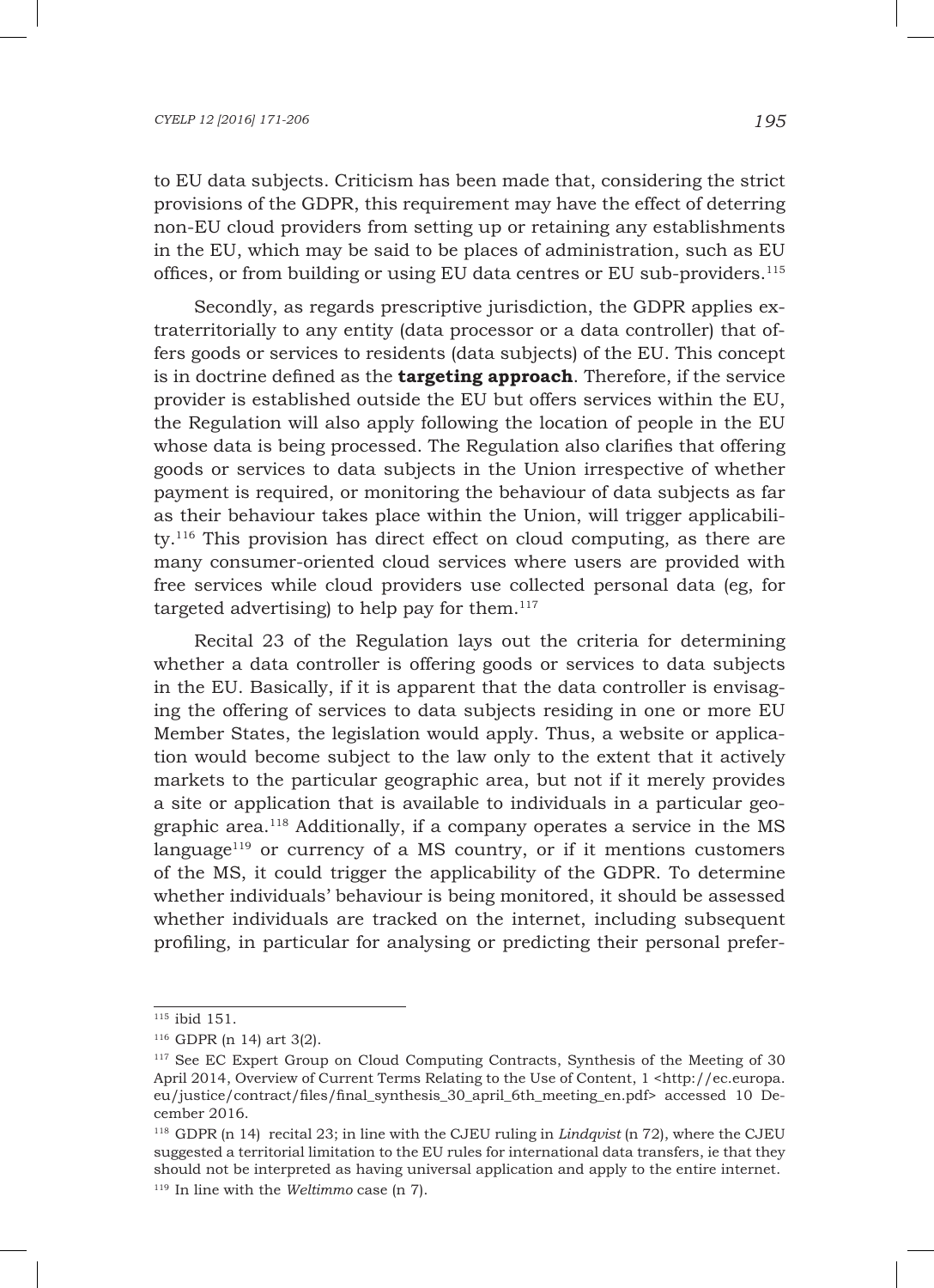ences, behaviours and attitudes.<sup>120</sup> Again, this provision is directly connected with social media networks that track individuals and sell their personal information for targeted advertising.

In line with the Directive, where these extraterritorial provisions apply, the controller or processor must appoint a representative.121 The Regulation makes it clear that the representative must be established in *one* of the Member States in which the relevant data subjects are based (there is no need for a representative in each MS). However, the Regulation does not define criteria according to which the relevant MS would be defined when relevant data subjects are based in more than one MS nor does it detail the representative's responsibilities.<sup>122</sup> There is a limited exemption to the obligation to appoint a representative where the processing is occasional, is unlikely to be a risk to individuals and does not involve large-scale processing of sensitive personal data. But again, there is no guidance on the scope of occasional processing, and there are no provisions on who bears the burden of proof for occasional processing.<sup>123</sup> Still, the representative will have to be the subject of enforcement proceedings before the relevant supervisory authorities and accept liability for any breach of the Regulation.<sup>124</sup>

There is criticism that the targeting approach applied in article 3(2) can be misguided in that it focuses on the subjective intentions of the relevant party.125 Although geo-location technologies might be a useful tool for clarity in the application of a targeting approach, $126$  it will probably provide no certainty for the parties involved in the complex cloud environment, where a large number of parties is involved in the handling of personal data. Therefore, when considering the judicial jurisdiction of the GDPR provision in the cloud environment, courts will probably be in a position to conclude either that they target just about every country in the world or no countries at all.<sup>127</sup>

Provisions on extraterritoriality should be interpreted in line with the *Google Spain* decision that introduced a broad concept of establishment.128 Accordingly, a minimal amount of economic activity, such as a US-based company using a single sales representative operating in an EU country, can be sufficient to trigger the establishment requirement

 $120$  GDPR (n 14) recital 24.

<sup>121</sup> GDPR (n 14) art 27.

<sup>&</sup>lt;sup>122</sup> See Hon, Hornle and Millard (n 112).

<sup>123</sup> ibid 155.

 $124$  GDPR (n 14) recital 80.

<sup>125</sup> DJB Svantesson. 'Extraterritoriality and Targeting in EU Data Privacy Law: The Weak Spot Undermining the Regulation' (2015) 5(4) International Data Privacy Law 232. <sup>126</sup> ibid.

 $127$  ibid.

<sup>128</sup> See *Google Spain* (n 16) and *Weltimmo* (n 7).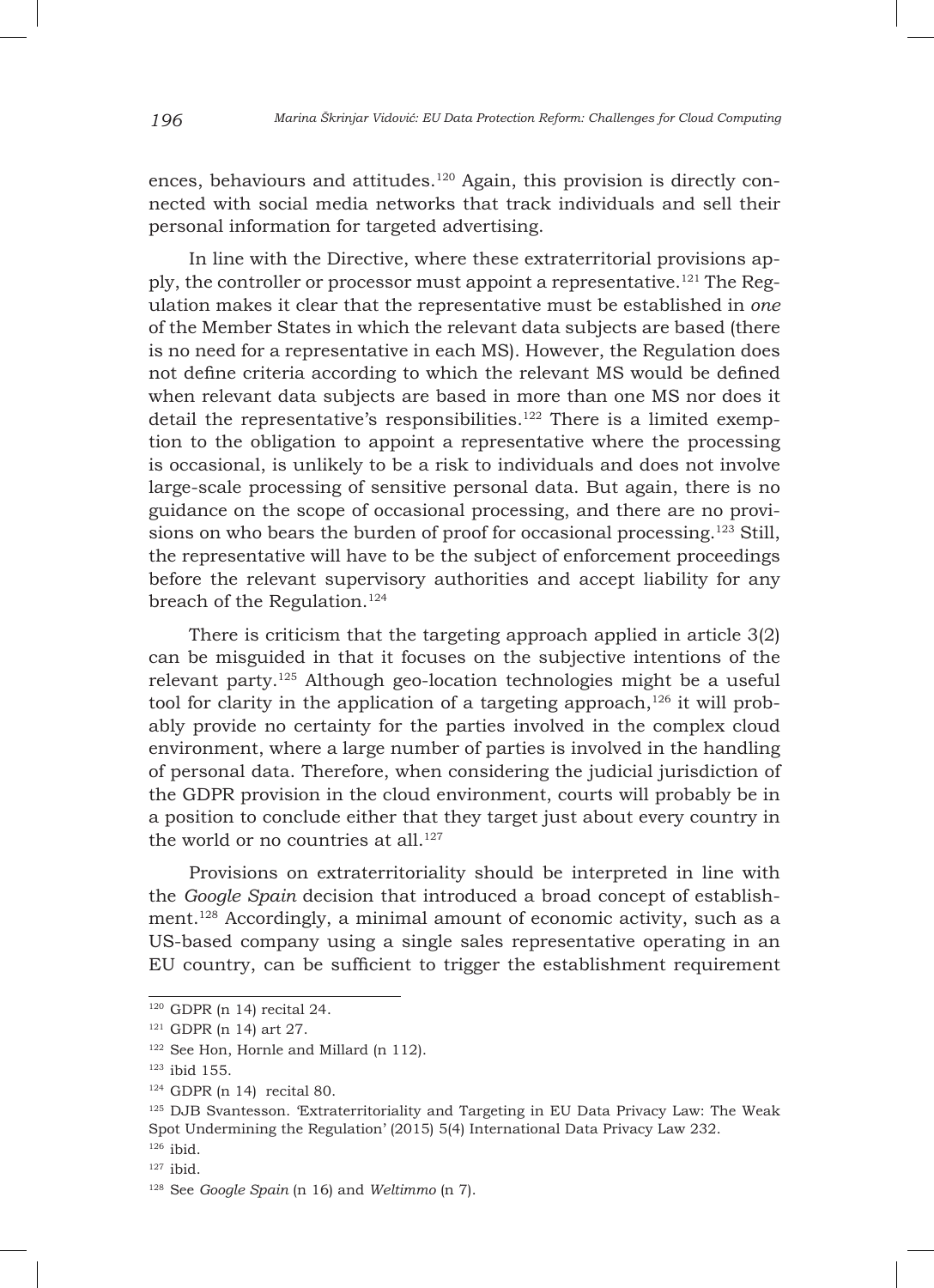and therefore the application of the EU data protection law. However, the *Google Spain* case revealed the practical question of the enforcement of extraterritorial jurisdiction: implementing a court decision locally might result in undermining the effectiveness of the CJEU ruling, while implementing the local requirement on a global scale can bring about unintended consequences, eg to constrain the freedom of  $exp$ ression.<sup>129</sup> Therefore, when considering enforcement jurisdiction, the doctrine proposes that national authorities should use a test of proportionality to balance the need for effective protection against undue intervention in a foreign State's policies.<sup>130</sup>

### *4.2 Cross-border data flows*

Cross-border data flows are one of the biggest data protection issues in cloud computing, due to the fact that personal information processed in the cloud usually flows through – and is stored in – various jurisdictions across the globe. $131$  The cloud service provider often does not provide information about where the data are stored.132 On the other hand, the data protection laws of the country where personal data are processed or stored may differ from EU laws or may have an inadequate level of protection. This creates a risk that personal data may be without restriction and possibly misused, without individuals being able to exercise their data protection rights as they would under EU law. Concretely, law enforcement authorities may be able to bypass the individual and ask cloud providers who operate in their jurisdiction for access to EU personal data stored in the cloud. As the transfer of data to third countries raises the question of the jurisdiction of data stored by a cloud provider, the latter may then face conflicting legal obligations.<sup>133</sup>

 $129$  In that regard, see a thorough analysis by B Van Alsenoy and M Koekkoek, Internet and Jurisdiction After *Google Spain*: The Extra-Territorial Reach of the EU's "Right To Be Forgotten"' (2015) The Leuven Centre for Global Governance Studies, Working Paper No 152 – March 2015, 15.

<sup>130</sup> ibid 29.

<sup>&</sup>lt;sup>131</sup> According to WP29 Opinion (n 39) 7.

<sup>&</sup>lt;sup>132</sup> See European Commission Expert Group on Cloud Computing Contracts Discussion on Data Location and Data Security, 10 <http://ec.europa.eu/justice/contract/cloud-computing/expert-group/index\_en.htm> accessed 1 December 2016.

<sup>&</sup>lt;sup>133</sup> This question was highlighted in 2014 when US federal courts determined that customer email data stored in a Microsoft data centre located in Ireland are subject to US law and must be turned over to authorities under subpoena. In July 2016, the US Court of Appeals for the Second Circuit reversed a 2014 lower court order, and ruled that Microsoft is not required to hand over customer emails held overseas to the Department of Justice (DOJ). In April 2016 Microsoft sued the United States Department of Justice and asked a court to declare the government's secrecy orders as unconstitutional. The Opinion is available at: <http://cases.justia.com/federal/appellate-courts/ca2/14-2985/14-2985-2016-07-14. pdf?ts=1468508412> accessed 8 January 2017; see a copy of Microsoft's suit available at <http://online.wsj.com/public/resources/documents/microsoftcomplaint.pdf> accessed 8 January 2017.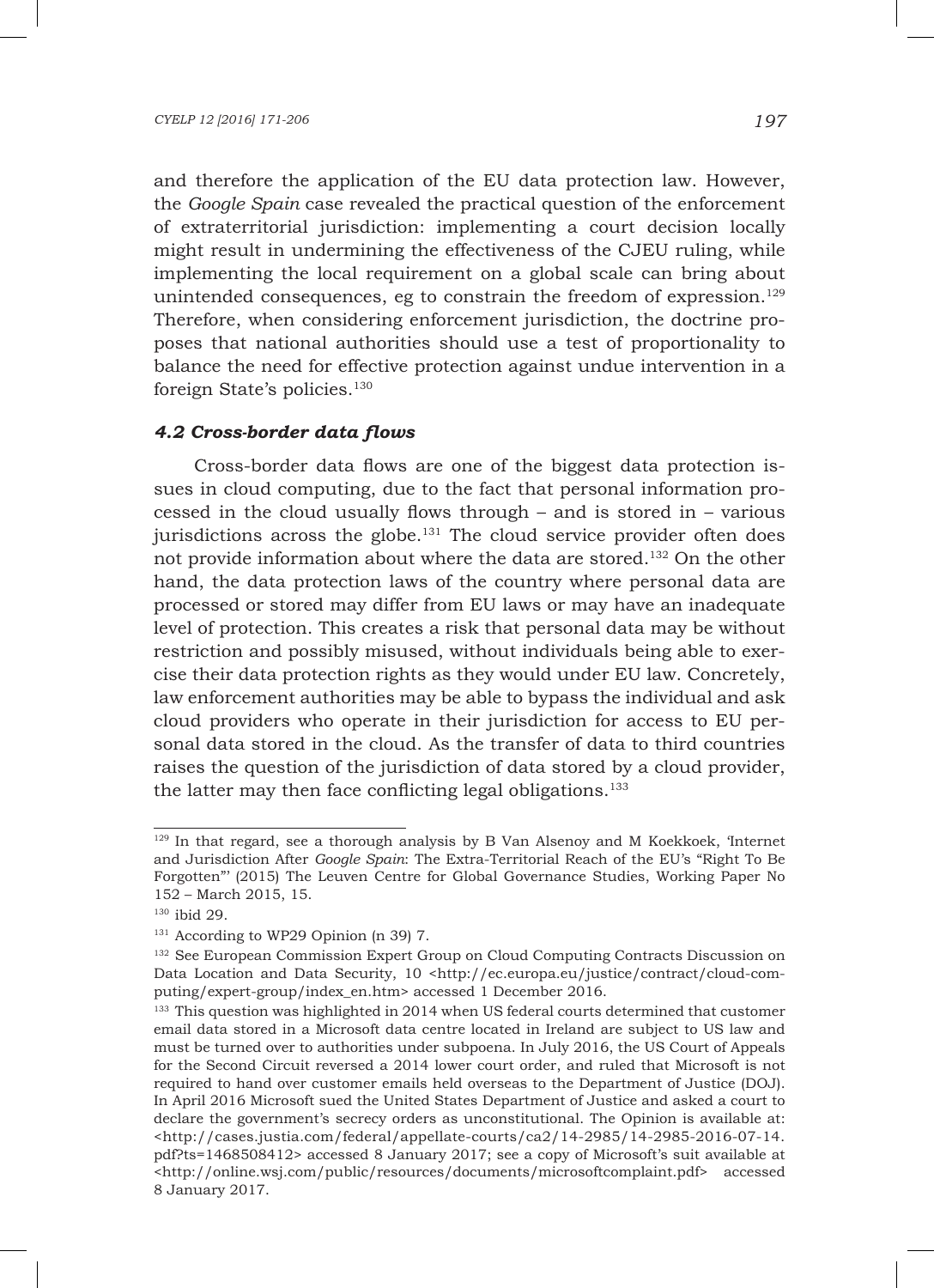Additionally, the global cloud market today is dominated by US companies. Out of the top 25 public cloud companies in Europe, 17 are headquartered in the US and they generate 83% of the revenue, 7 are headquartered in the EU and generate 14% of the revenue and one is in Norway.134 Therefore special concern for cloud providers are rules on transatlantic data flows.

Transfer to third states in the GDPR is regulated in a similar way as in the Directive, although more comprehensively. Its Chapter V gives detailed rules on this important aspect. In essence, the Regulation imposes limits on transfers of personal data outside the EU unless an '**adequate level of protection**' is guaranteed, and the Regulation differentiates several different mechanisms for permitting transfer to third countries.

In line with the Directive, the GDPR allows data transfers to countries whose legal regime is deemed by the European Commission to provide an 'adequate' level of personal data protection (the so-called **adequacy decision**). However, provisions on the adequacy decision are strongly influenced and detailed by the findings of the Court in the *Schrems* case.135 In this regard, recital 104 of the GDPR confirms that a Commission adequacy decision means that the third country or specified entity ensures an adequate level of protection '*essentially equivalent*' to that ensured within the European Union. It stipulates that the adoption of an adequacy decision presumes that the third country ensures effective independent data protection supervision and that it has cooperation mechanisms with the MSs' DPAs. Additionally, the data subjects should be provided with effective and enforceable rights and effective administrative and judicial redress. According to the Regulation, the Commission may determine that even a specific territory or sector within a third country offers an adequate level of protection. The adequacy decisions will be subject to periodic review, at least every four years.136 Even more, the Commission is obligated to monitor white-listed countries<sup>137</sup> 'on an on-going basis<sup>'138</sup> to see if circumstances arise that would affect its adequacy decisions and it has full power to repeal, amend or suspend an adequacy decision at any time after giving the affected jurisdiction notice and an opportunity to respond.<sup>139</sup>

<sup>134</sup> EC DG CONNECT, Deloitte study on 'Measuring the Economic Impact of Cloud Computing in Europe' SMART 2014/0031, 13 <file:///C:/Users/s50mask/Downloads/EconomicimpactofCloudComputing inEurope.pdf> accessed 20 December 2016.

<sup>135</sup> *Schrems* (n 7).

<sup>136</sup> GDPR (n 14) art 45(3).

<sup>&</sup>lt;sup>137</sup> See Commission decisions on the adequacy of the protection of personal data in third countries <http://ec.europa.eu/justice/data-protection/international-transfers/adequacy/index\_en.htm> accessed 15 June 2016.

<sup>138</sup> GDPR (n 14) art 45(4).

 $139$  ibid, art 45(5).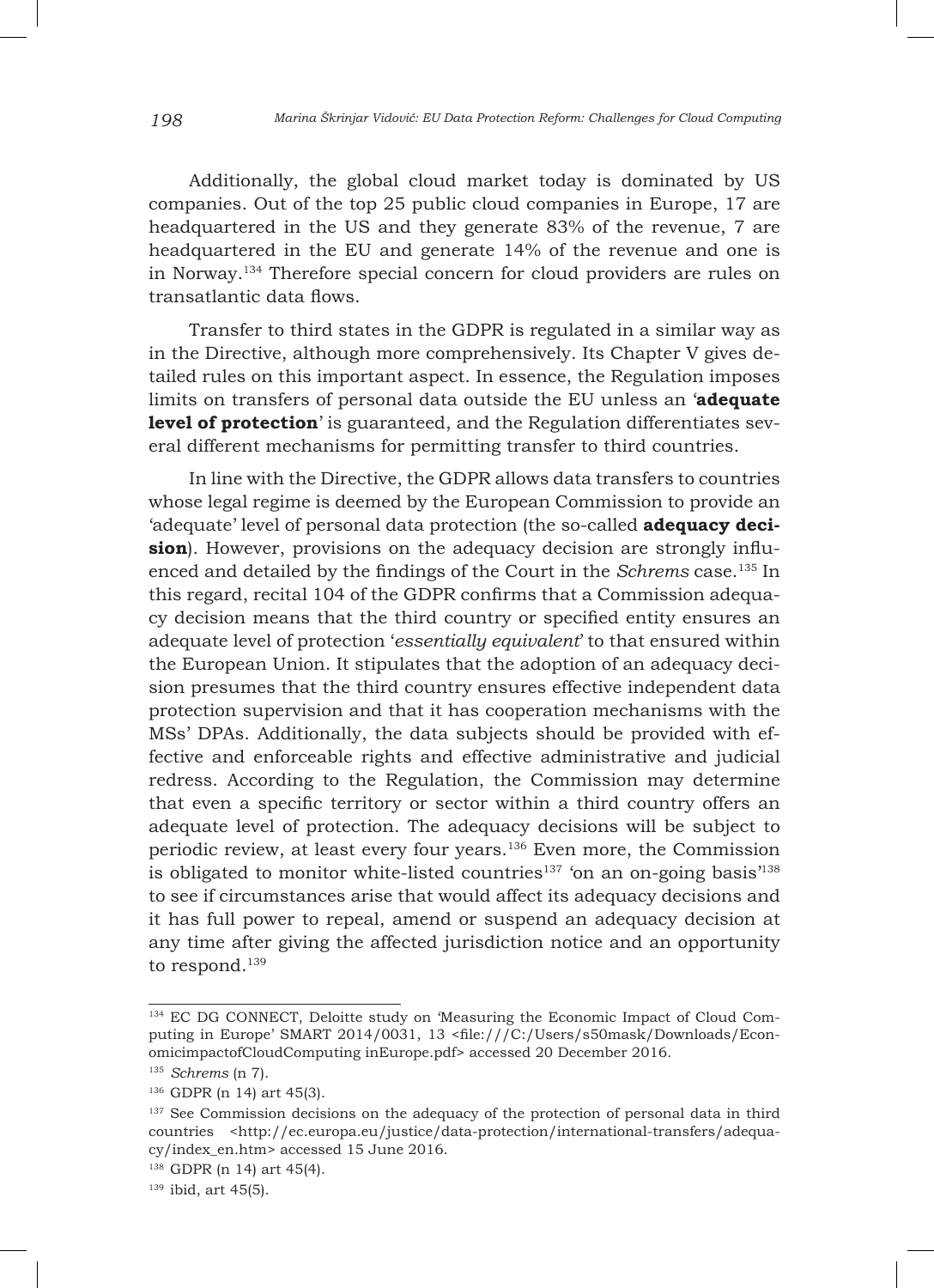In the *Schrems* case,<sup>140</sup> the Court invalidated the Safe Harbour adequacy decision between the EU and the US, stating that the US does not offer an adequate level of data protection which is in place in the EU. In particular, the Court found that the access enjoyed by the US intelligence services to the transferred data interferes with the right to respect of private life and the right to protection of personal data of EU citizens. Following the *Schrems* ruling and the annulment of the Safe Harbour adequacy decision, there was great uncertainty for US businesses on the legitimate manner of private data processing, and the European Commission renegotiated a new legal framework with the aim of ensuring that personal information of citizens is protected to EU standards when it is sent to the US: the EU-US Privacy Shield<sup>141</sup> agreement. Considering the strict interpretation of privacy rights as a fundamental right in the recent CJEU case law,<sup>142</sup> there is considerable uncertainty about the future of the Privacy Shield. The WP29 has expressed serious reservations about the Privacy Shield on the grounds that transfers to the US are still subject to 'mass and indiscriminate surveillance' by US national security agencies, with some DPAs going further and suggesting that other transfer mechanisms, such as model contracts, appear to lack adequacy for data transfers to the United States, too.143 As stated in the *Schrems* decision, national DPAs are responsible for monitoring compliance with the EU data protection law on their respective territories and are vested with the power to check whether a transfer of personal data from its own territory to a third country complies with EU law. DPAs must therefore hear claims made by individuals and, if they consider such claims to be well founded, they have the possibility to bring a case before the national courts. In light of this, there is a substantial likelihood that the Privacy Shield will be challenged in the CJEU and there is considerable risk that it could be annulled, which raises the problem of the legal uncertainty of transatlantic data flows.<sup>144</sup>

<sup>&</sup>lt;sup>140</sup> See Statement of the Art 29 Working Party of 16 October 2015 <http://ec.europa. eu/justice/data-protection/article-29/press-material/press-release/art29\_press\_material/2015/20151016\_wp29\_statement\_on\_schrems\_judgement.pdf> and

Position Paper of the German Data Protection Authority of Schleswig-Holstein <www.datenschutzzentrum.de/uploads/internationales/20151014\_ULD-PositionPapier-on-CJEU\_ EN.pdf> both accessed on 29 April 2016.

<sup>&</sup>lt;sup>141</sup> Commission Implementing Decision (EU) 2016/1250 of 12 July 2016 pursuant to Directive 95/46/EC of the European Parliament and of the Council on the adequacy of the protection provided by the EU-U.S. Privacy Shield (notified under document C(2016) 4176) (Text with EEA relevance) [2016] OJ L207/1

<sup>142</sup> Eg *Digital Rights Ireland* (n 15); *Google Spain and Google* (n 16).

<sup>&</sup>lt;sup>143</sup> Position Paper of the German Data Protection Authority (n 140).

<sup>144</sup> See European Parliament: Transatlantic Digital Economy and Data Protection: 'Stateof-Play and Future Implications for the EU's External Policies' (2016) Policy Department, Directorate-General for External Policies, EU, 28 <www.europarl.europa.eu/RegData/ etudes/STUD/2016/535006/EXPO\_STU(2016)535006\_EN.pdf> accessed 29 April 2016.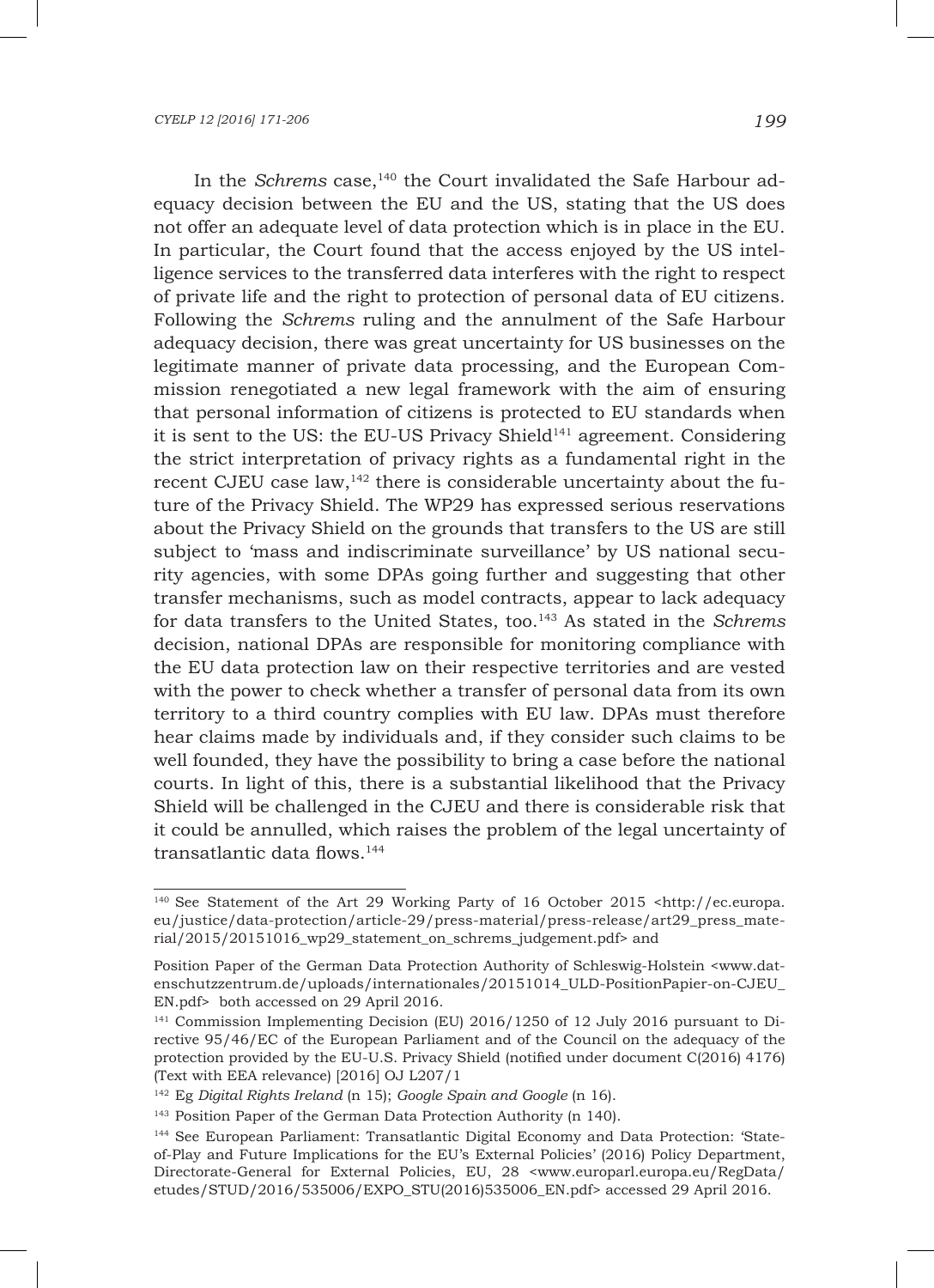In the absence of an adequacy designation, the GDPR provides other mechanisms for cross-border data transfers. The controller or processor might utilise '**adequate safeguards'** that have been approved by the Commission or by the national DPA.145

Unlike the Directive, the GDPR explicitly recognises binding corporate rules and standard data protection clauses as adequate safeguards. Moreover, it provides clear provisions on requirements and procedures for **binding corporate rules**. If the binding corporate rules meet the requirements set out in the GDPR,146 the competent national DPA must give approval. This is likely to make the adoption of binding corporate rules easier and should significantly decrease the inconsistencies in its interpretation and implementation from one DPA to another, which is specifically important with regard to the possible annulment of the US Privacy Shield. Moreover, the WP29 acknowledged binding corporate rules as an efficient legal instrument for massive transfers made by a processor to subprocessors which are part of the same organisation acting on behalf and under the instructions of a controller.<sup>147</sup> In this regard, binding corporate rules might be applicable in cloud computing.148

The **standard data protection clauses** may be adopted by the Commission, or adopted by a supervisory authority and approved by the Commission, and these do not require any further authorisation from a DPA as they do under the Directive, which reduces the administrative burden. According to WP29, the present model clauses  $2010/87/EC^{149}$  are applicable in international transfers from an EU controller to a cloud service provider established outside the EU.150 However, these model clauses do not apply in a situation when the cloud service provider is established in the EU. The Regulation has not changed this insufficiency.

<sup>145</sup> GDPR (n14) art 46.

<sup>146</sup> ibid, art 47.

<sup>&</sup>lt;sup>147</sup> WP29 Explanatory Document on the Processor Binding Corporate Rules adopted on 19 April 2013 as last revised and adopted on 22 May 2015, 5. See also the WP29 Working Document 02/2012 setting up a table with the elements and principles to be found in Processor Binding Corporate Rules, adopted on 6 June 2012 <http://ec.europa.eu/justice/ data-protection/article-29/documentation/opinion-recommendation/files/2012/wp195\_ en.pdf> accessed 1 June 2016.

<sup>148</sup> See also V Reading, 'Binding Corporate Rules: Unleashing the Potential of the Digital Single Market and Cloud Computing (speech held at IAPP Europe Data Protection Congress, 29 November 2011) 4.

<sup>&</sup>lt;sup>149</sup> Commission Decision 2010/87/EU (and repealing Decision 2002/16/EC)  $\lt$ http:// ec.europa.eu/justice/data-protection/international-transfers/transfer/index\_en.htm> accessed 29 April 2016.

<sup>150</sup> WP29 Opinion (n 12) 18.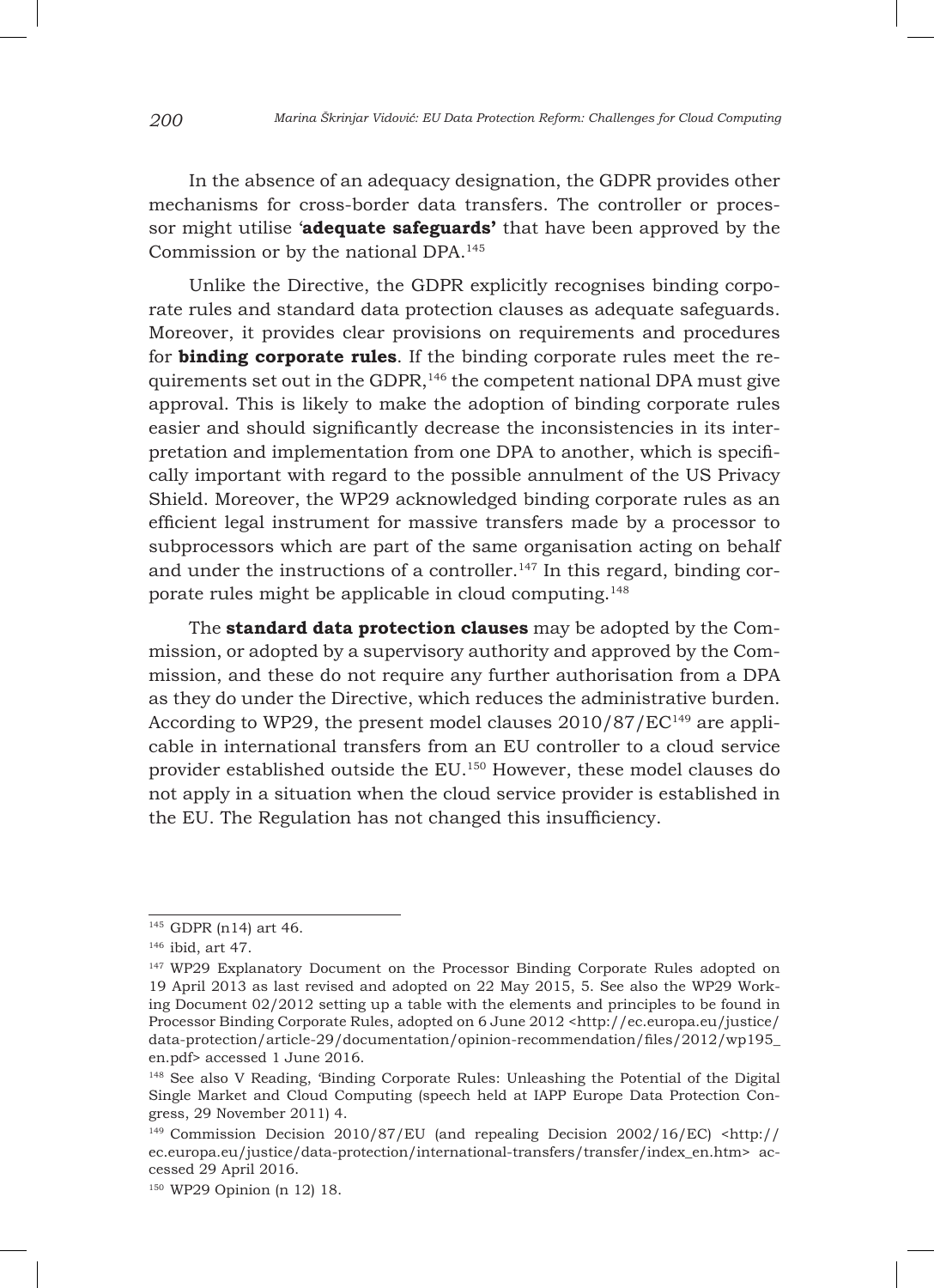Finally, the Regulation introduces provisions on **codes of conduct**<sup>151</sup> and **certification**<sup>152</sup> as adequate safeguards, which provides greater flexibility to data controllers and data processors in selecting the data transfer mechanisms according to their needs. However, these provisions are not sufficiently detailed and their application will depend on further interpretation and implementation.

If there is no adequacy decision or appropriate safeguards, the Regulation defines an enumerated list of **derogations** permitting limited data transfers to non-EU countries.153 The definition of **consent** was a stumbling block in negotiating the Regulation, as consent is seen as sometimes a weak basis for justifying the processing of personal data, and it loses its value when it is stretched or curtailed to make it fit situations it was never intended for.154 The accepted provision on consent states that it should be given by a clear affirmative act establishing a freely given, specific, informed and unambiguous indication of the data subject's agreement to the processing of personal data relating to him or her, such as by a written statement, including by electronic means, or an oral statement.<sup>155</sup> Following this, the Regulation explicitly states that silence, pre-ticked boxes or inactivity should not therefore constitute consent. For sensitive data, explicit consent is needed.156 Given that cloud computing includes a high number of data subjects, that the purpose of processing is not always familiar to the cloud provider, and that the location from where the data may be processed evolves constantly, it is unlikely that consent can be used in cloud computing.<sup>157</sup> Further, the WP29<sup>158</sup> states that derogations should only apply to non-massive, non-recurrent and non-structural transfers, and therefore it appears almost impossible to generally rely on exemptions in the cloud computing environment.<sup>159</sup>

The GDPR provides that Member States can invoke **important reasons of public interest** to expressly set limits to the transfer of certain types of data to a third country or international organisation that has not received an adequacy decision. Such national provisions must be notified

<sup>151</sup> GDPR (n 14) arts 40 and 41.

 $152$  ibid, art 42.

<sup>153</sup> ibid, art 49.

<sup>&</sup>lt;sup>154</sup> WP29 Opinion 15/2011 on the definition of consent adopted on 13 July 2012 <http:// ec.europa.eu/justice/policies/privacy/docs/wpdocs/2011/wp187\_en.pdf> accessed 29 April 2016.

<sup>155</sup> GDPR (n 14) recital 32.

<sup>156</sup> ibid, art 9.

<sup>&</sup>lt;sup>157</sup> See Expert Group on Cloud Computing Contracts, Discussion Paper on Data Transfer in the Cloud, 4 <http://ec.europa.eu/justice/contract/files/expert\_groups/discussion\_paper data\_transfers\_in\_ cloud.pdf> accessed 29 April 2016.

<sup>158</sup> WP29 Opinion (n 155).

<sup>159</sup> WP29 Opinion (n 12) 18.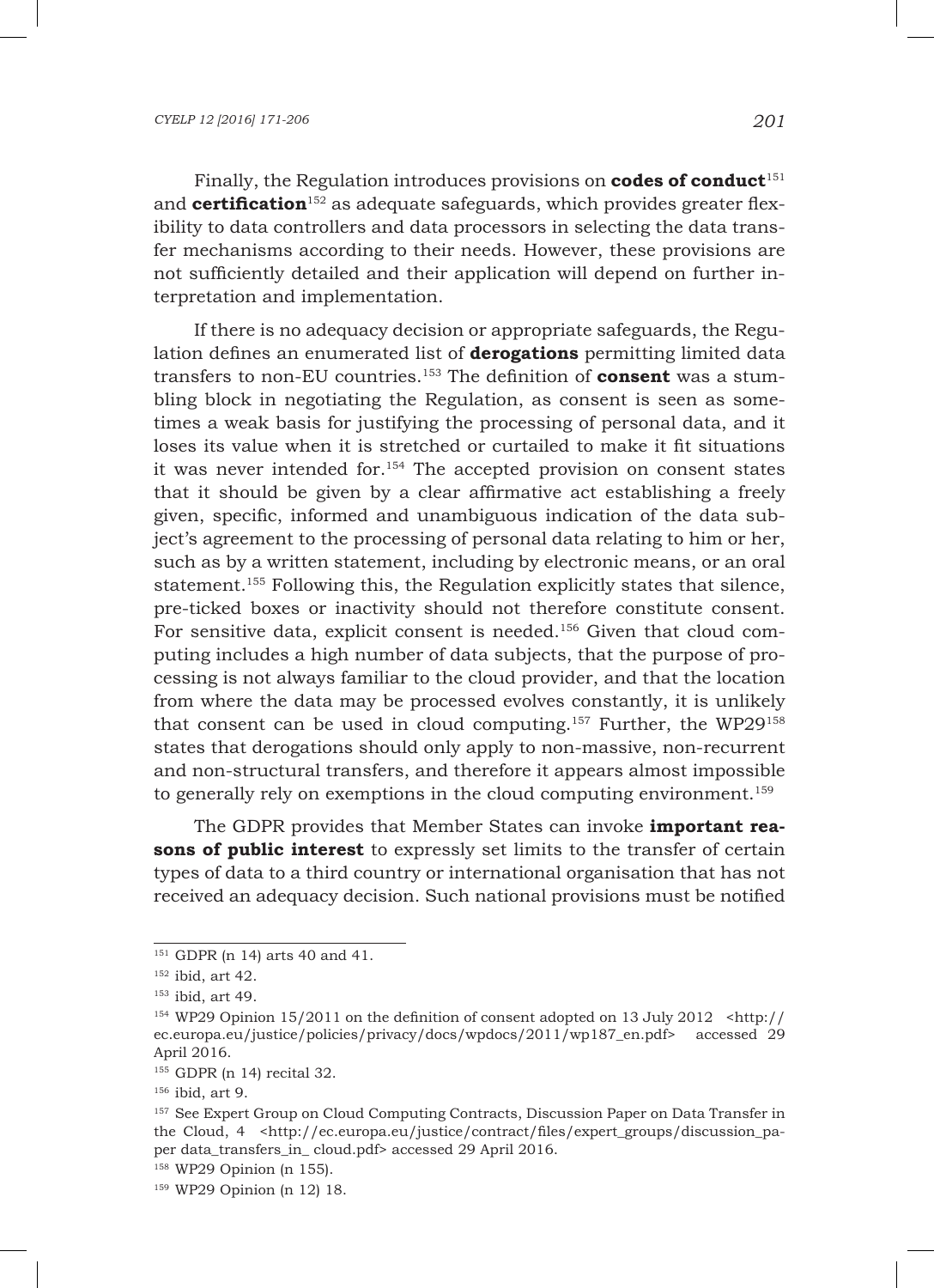to the Commission. This clause runs the risk of producing fragmentation among the Member States with regard to their data transfer policies.

Another important provision on trans-border data considers situations with the **legal requirement from a third country.**<sup>160</sup> In this regard, the GDPR states that any judgment of a court or tribunal or decision of an administrative authority of a third country requiring a controller or processor to transfer or disclose personal data can only be enforced if it is based on an international agreement concluded between the EU and the requesting third country, such as a mutual legal assistance treaty (MLAT). In the absence of such an international agreement, data disclosures are only allowed if the data transfer conditions of the GDPR are met. The position under the GDPR on this point is unsurprising in view of the discussions within the EU since the Snowden revelations around transatlantic data transfers and access to data by government agencies.

It can be concluded that in line with the present provisions of the DPD and the CJEU case law, the provisions of trans-border data flow are restrictive and limit data export only to countries having the same data protection standard as the EU, thus broadening the application of the extraterritorial provisions under the GDPR.<sup>161</sup>

## *4.3 Concluding remarks on the extraterritorial application of the GDPR*

In conclusion, considering that cloud computing by its nature has no boundaries, in order to ensure EU data subjects' rights, extraterritorial rules seem to be a justifiable regulatory option for the legislator. We can therefore conclude that the development of cloud computing is one of the reasons why the GDPR considerably expands the scope of the present extraterritoriality principle of the Directive, with the clear aim of ensuring that the processing of EU citizens' personal data is always subject to EU data protection standards, but even more to ensure a level playing field for EU and non-EU service providers.

Considering the international nature of cloud computing, the principle of extraterritoriality will have a substantial affect for cloud service providers. Taking into consideration that cloud processors are not currently under direct obligations under the current data protection regime, many non-EU companies who have targeted EU consumers but have operated on the basis that EU law does not apply to them, will now have to adapt to the strict provisions of the GDPR. There is criticism that given the

<sup>160</sup> GDPR (n 14) art 48.

<sup>161</sup> K Hon and C Millard, 'Data Export in Cloud Computing: How can Personal Data be Transferred outside the EEA? The Cloud of Unknowing, Part 4' (2012) 26(2–3) International Review of Law, Computers & Technology 129, 130.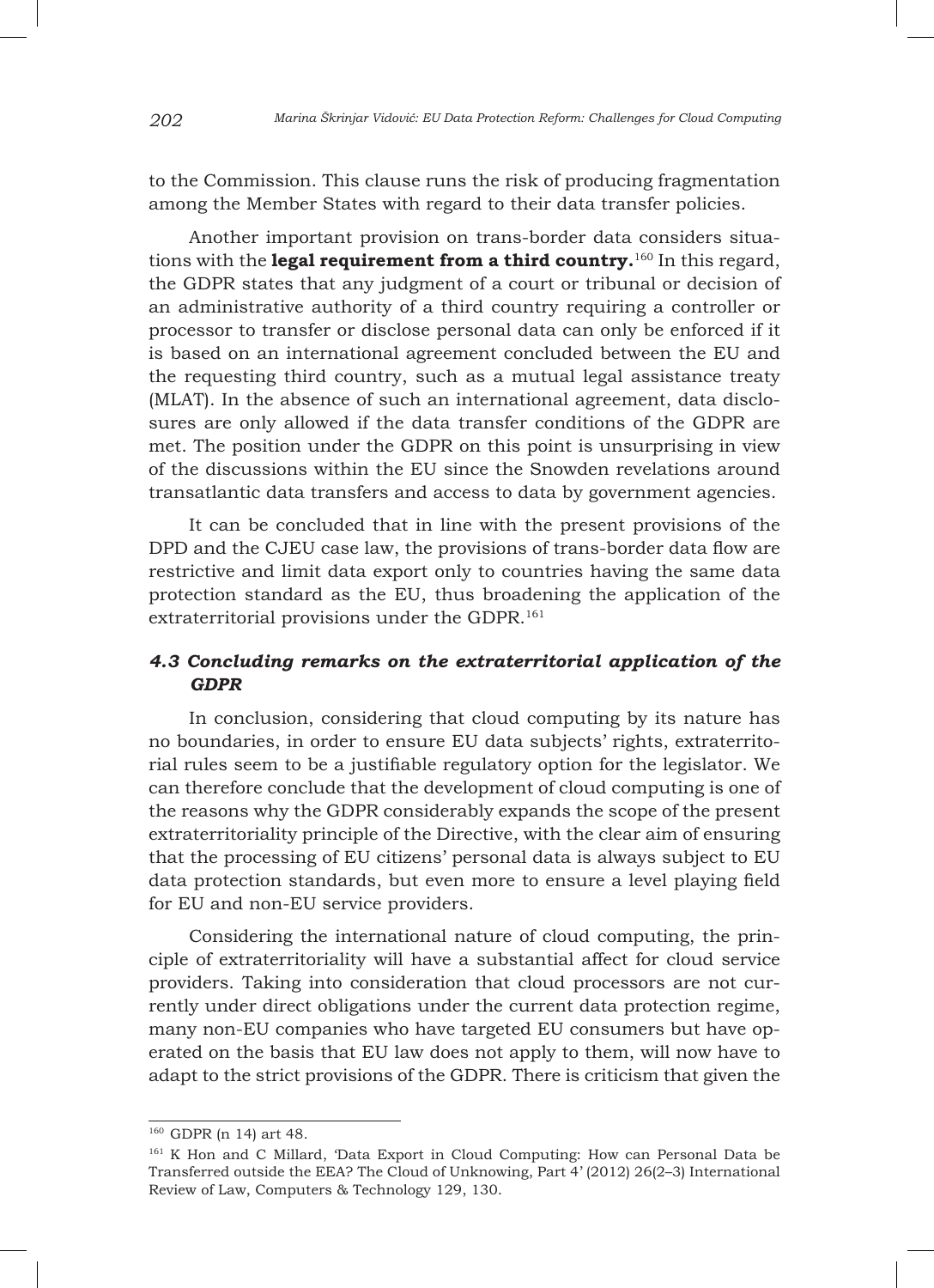costly administrative measures and obligations for processors, such rules should have been envisaged only for businesses that have a substantial presence on the European market.<sup>162</sup> Additionally, as cloud computing activities have effects in, and affect citizens of, multiple States, the extraterritorial principle brings up the issue of the conflict of jurisdictions of multiple laws (eg US v EU), which raises the question of enforcement jurisdiction.<sup>163</sup> Geographic overexpansion may lead to unenforceability, as this raises the problem of interference with the territorial sovereignty of other states. The Regulation fails to deal with all the mentioned challenges already recognised by the doctrine, and further widens its extraterritorial application, which will include considerably more cloud service providers that will fall within the remit of the new strict provisions of the GDPR.

However, by introducing the extraterritorial principle, the GDPR imposes a higher level of data protection on non-EU service providers, and thus in fact introduces measures for the prevention of market disruption. Considering that the EU presents a significant market and taking into consideration the imposed high fines for non-compliance with the GDPR, it can be expected that market subjects will make an effort to comply with the EU rules. Therefore, the extraterritorial rules might remove the imbalance between EU service providers that are committed to abiding by the strict rules of EU data protection and non-EU service providers that have a dominant position in the global cloud market.

#### **5 Conclusion**

It is commonly agreed that the current legal framework within the DPD does not give adequate data protection to individuals in a society ruled by technology and the internet. On the one hand, cloud providers say that data protection legislation is outdated and impossible to implement on technologies that create a new, virtual, globally connected world. On the other hand, outdated legislation causes anarchy and leaves individuals unprotected. Therefore, the GDPR presents an important step in the right direction for improved protection for individuals in the framework of personal data protection in the cloud environment.

After the GDPR enters into force, cloud service providers will be required to fundamentally change their attitude towards data protection

<sup>162</sup> Svantesson (n 125) 232.

<sup>163</sup> For an analysis of the extraterritoriality principle in DPD and GDPR, see M Taylor, 'Permissions and Prohibitions in Data Protection Jurisdiction' (2016) Brussels Privacy Hub Working Paper, vol 6 no 2 <http://www.brusselsprivacyhub.org/Resources/BPH-Working-Paper-VOL2-N6.pdf>; see, for different views in settling conflicts of law, C Ryngaert, 'Special Issue Extraterritoriality and EU Data Protection (*International Data Privacy Law*, 7 October 2015) <http://idpl.oxfordjournals.org/content/early/2015/10/07/idpl.ipv025. full#xref-fn-10-1> both accessed 10 May 2016.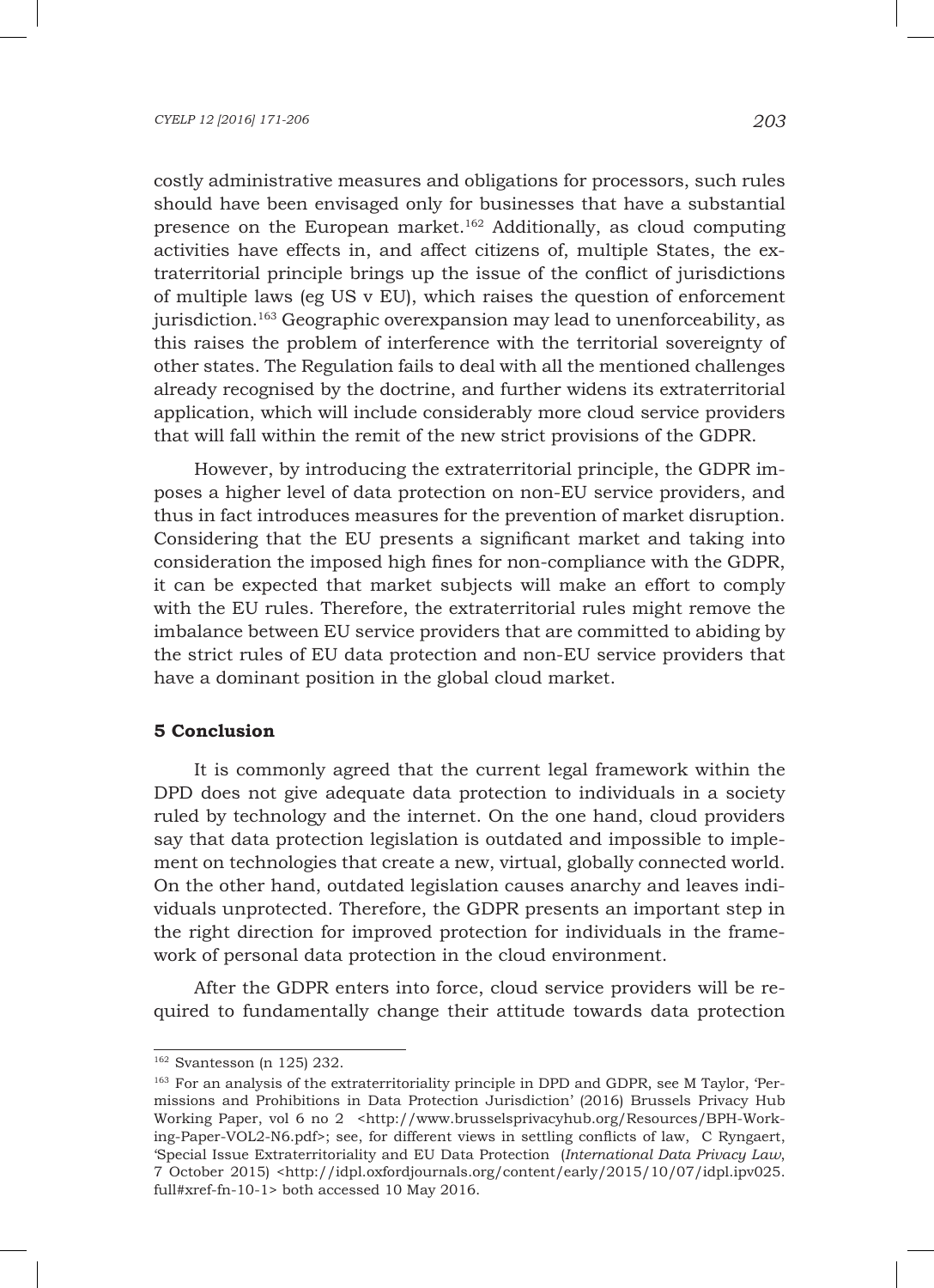and to include data protection considerations into the core of their business activities. Considering the status of personal data as a human right in the EU, and on the other hand given the amount of data in the cloud and the lack of control over them by the data subject, this shift of responsibility seems to be justified.

Generally, the Regulation leans heavily on the main concepts of the Directive, for example with regard to the definition of personal data, the division of roles, the scope of application and the rules on trans-border data flows. As noted through the text, these provisions are aligned with the findings of the CJEU as well as with the Opinions given by the WP29.

Despite criticism, the controller–processor roles remain within the Regulation, too, although the responsibilities have changed. In particular, processors can in certain circumstances now be held directly liable and be required to pay compensation to a data subject. The Regulation fails to exclude commoditised services (IaaS, PaaS) from its application, even though they do not have knowledge of the nature of the data stored and/or lack the practical ability to access such data. This seems to be inconsistent with the aim of the GDPR that attempts to locate the actor which truly controls the conditions of processing data.

The right to erasure will be a challenge for cloud providers to implement due to the massive transfers of data in the cloud environment and the unknown location of data. There will also be challenges in defining roles in the context of data protection in cloud computing. The controller has to evaluate whether a request for erasure is legitimate, but faced with huge fines, there is a high possibility that such a request for erasure will be approved, thus potentially conflicting with the rights to information and freedom of speech. The right to erasure imposes enormous responsibility on cloud service providers, and detailed instructions on its application should be prepared by the relevant authority. Provisions on data portability might be misused, as big cloud providers might raise the transition costs in order to lock in their users. These issues will have to be considered by competition rules as well.

All of these provisions will have direct effect on cloud service providers. Their roles and obligations will change substantially, as until now they have been outside the scope of data protection rules, or at least their obligations were marginal. As most of the contractual relationships between controller and processor are at present based on standard 'take it or leave it' terms, the Regulation introduces compulsory provisions on future contracts. New obligations on subcontracting will be very hard to negotiate for small cloud providers, thus putting the 'big players' in a much better market position. Some of the new contractual obligations present a new administrative burden for cloud providers, and aligning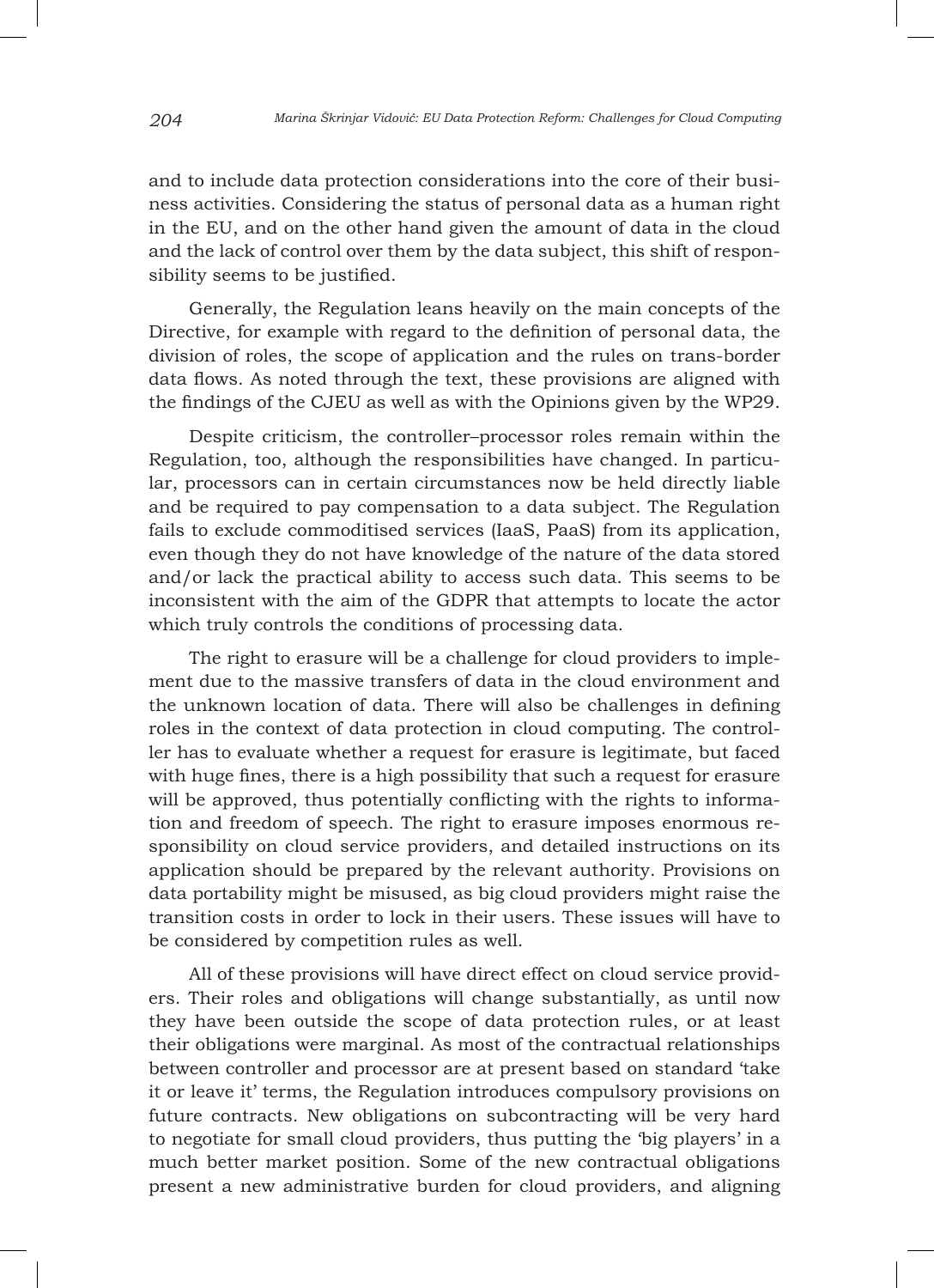with them will probably lead to higher prices of cloud services. Thus, it is to be expected that on the global market EU cloud providers will not be competitive with non-EU cloud providers.

Taking into consideration that cloud processors in general are not informed about the data they are storing, and that their service is not directed towards data protection, if encrypted data is exempted from data protection rules then cloud providers would be in a good position to be exempted from applying data protection rules. Unfortunately for cloud computing, the Regulation did not go so far, although the definition of pseudonymised data provides greater flexibility in assessing the risk of re-indentification, which has been supported by the recent case law.

In conclusion, it seems that the GDPR itself does not provide measures to unleash the potential of cloud computing in the EU, but considerably raises standards in line with the position that data protection is a fundamental right, thus putting EU cloud service providers in a more demanding position than their competition. However, this issue might be influenced by the extraterritorial effect of the GDPR.

In this regard, the scope of the Regulation has been expanded. It now applies to companies inside and outside the EU. Even if personal data are processed outside the EU by companies established outside the EU, as long as they are active in the EU market and offer their products and services to EU citizens, these companies will be bound by the EU data protection regime. Additionally, the GDPR continues to require that data may only be transferred to third countries if the EU legal standards apply to their processing, thus widening the extraterritorial application of the Regulation.164 Provisions on the scope of the application and trans-border transfer of data will create inherent conflicts of jurisdictions, which will cause uncertainty for businesses. However, hefty fines, although in certain circumstances hard to enforce, might force the big non-EU cloud providers that dominate the market to raise their standards to comply with the GDPR.

Thus, it might be concluded that with the GDPR the EU is endorsing European standards of data security and privacy in a globalised economy that will especially influence the cloud computing market. The practical consequence of compliance might raise privacy standards both within and outside the European Union, thus producing the so-called 'Brussels effect' in raising privacy protection in cloud computing.<sup>165</sup>

<sup>164</sup> C Kuner, 'Extraterritoriality and Regulation of International Data Transfers in EU Data Protection Law (2015) 5(4) International Data Privacy Law 241.

<sup>165</sup> Or the 'ratcheting-up' effect. See M Rotenberg and D Jacobs, 'Updating the Law of Information Privacy: The New Framework of the European Union' (2013) 36 Harvard Journal of Law and Public Policy, 637.